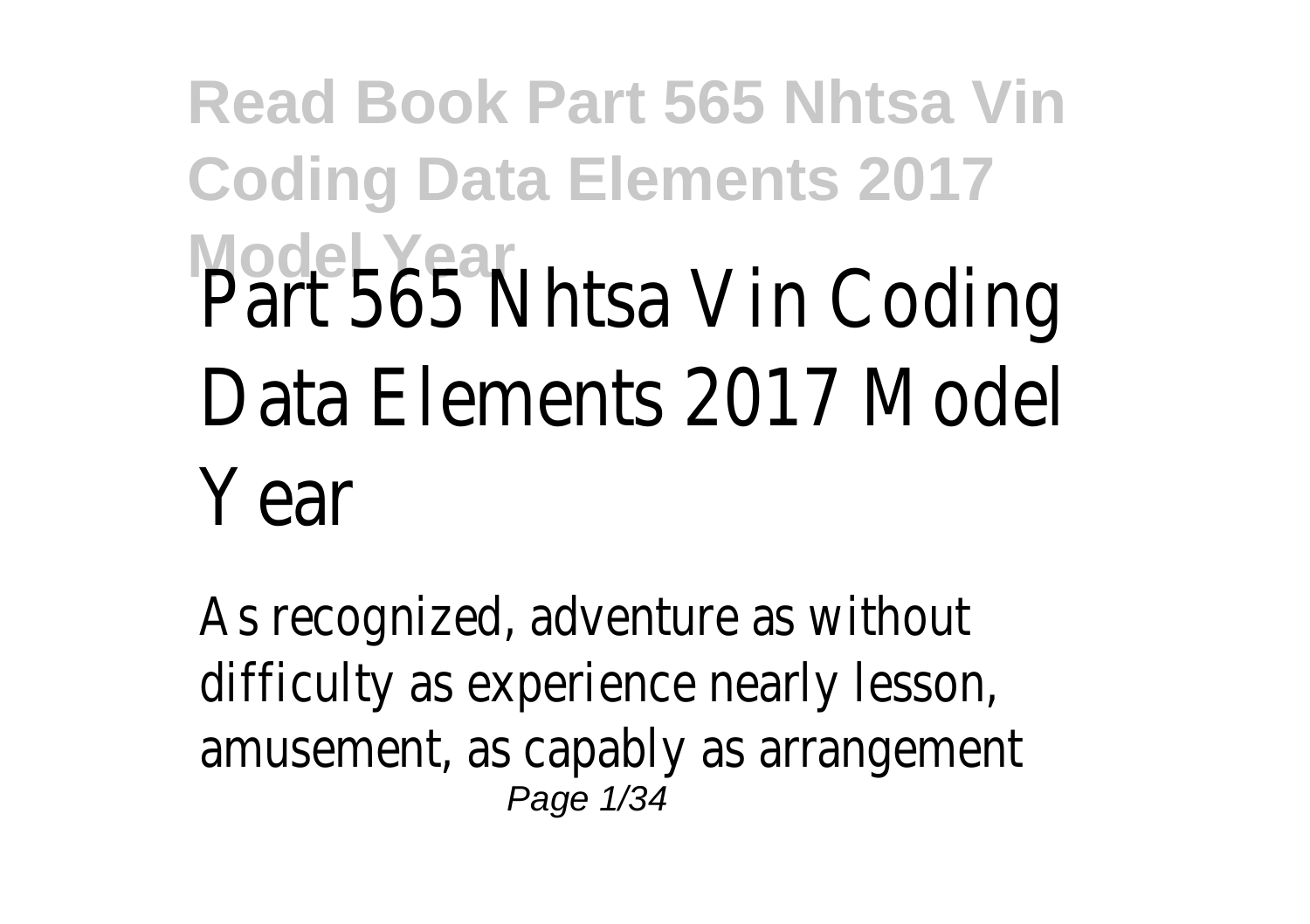**Read Book Part 565 Nhtsa Vin Coding Data Elements 2017** can be gotten by just checking out a book part 565 nhtsa vin coding data elements 2017 model year after that it is not directly done, you could agree to even more going on for this life, re the world.

We find the money for you this proper as capably as easy way to acquire those all. Page 2/34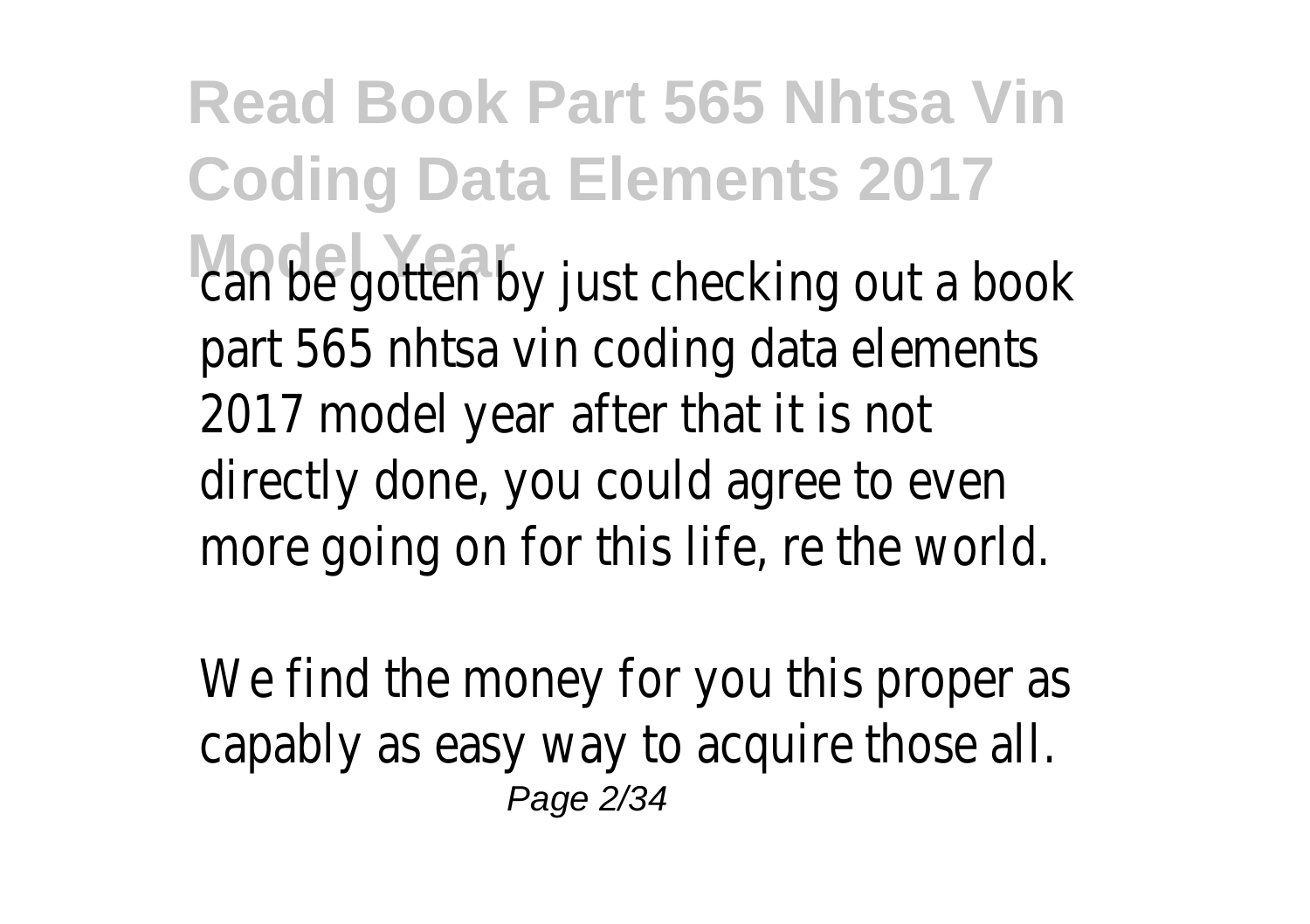**Read Book Part 565 Nhtsa Vin Coding Data Elements 2017** We find the money for part 565 nhtsa vin coding data elements 2017 model year and numerous book collections from fictions to scientific research in any way. among them is this part 565 nhtsa vin coding data elements 2017 model year that can be your partner.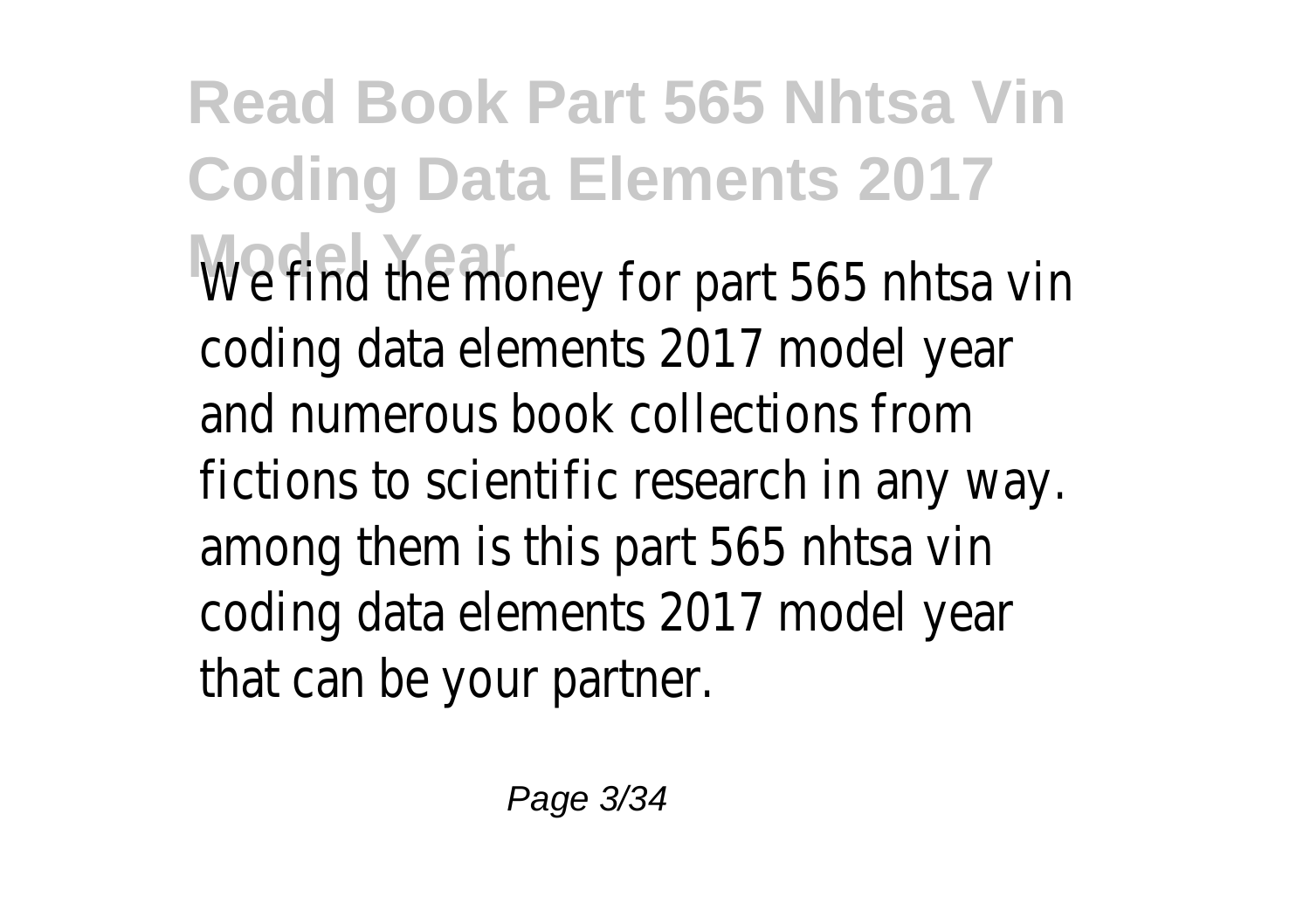**Read Book Part 565 Nhtsa Vin Coding Data Elements 2017** There are thousands of ebooks available to download legally – either because their copyright has expired, or because their authors have chosen to release them without charge. The difficulty is tracking down exactly what you want in the correct format, and avoiding anything poorly written or formatted. We've Page 4/34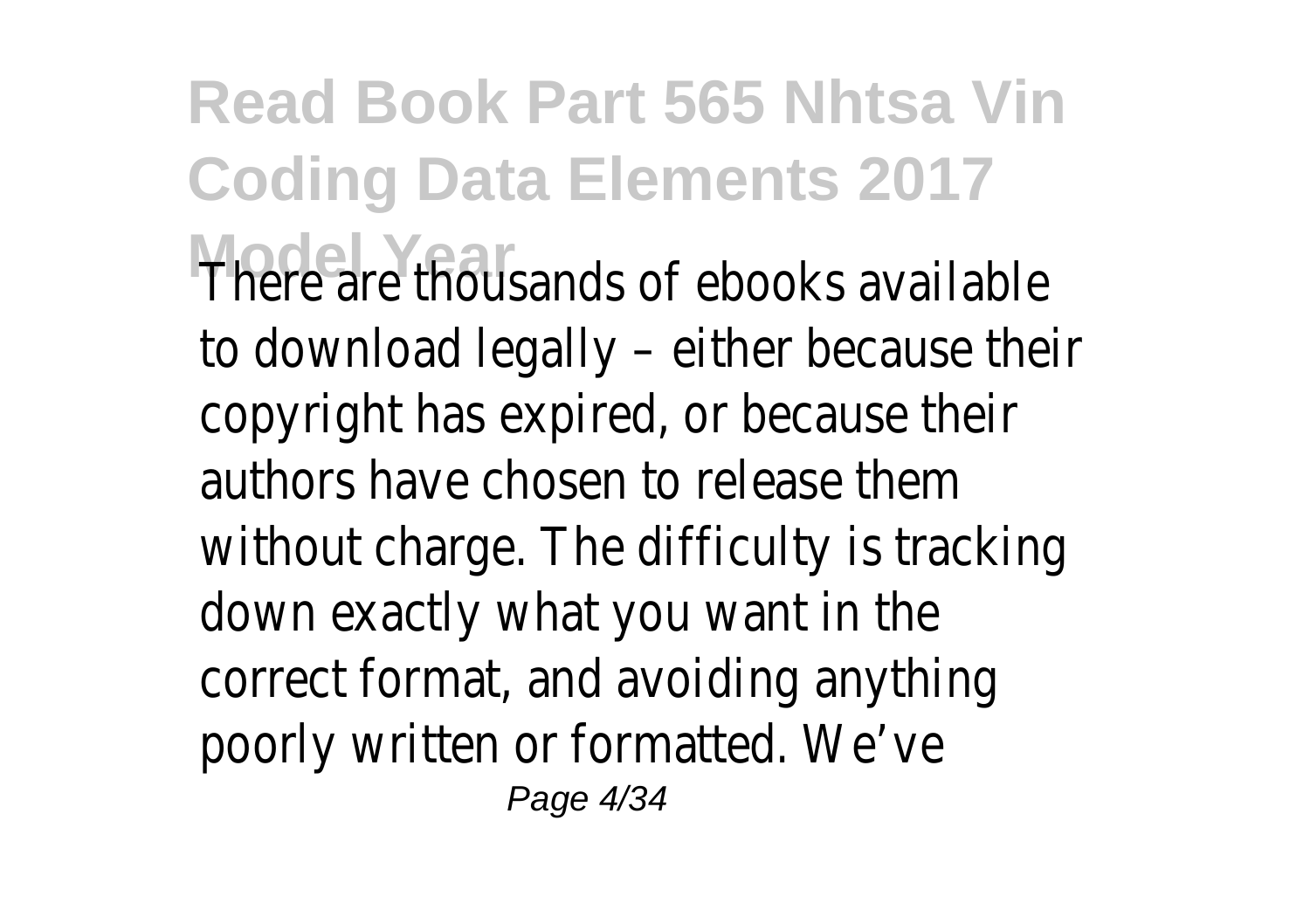**Read Book Part 565 Nhtsa Vin Coding Data Elements 2017** searched through the masses of sites to bring you the very best places to download free, high-quality ebooks with the minimum of hassle.

565.6 Content requirements. Vehicle Identification Numbers ...

Page 5/34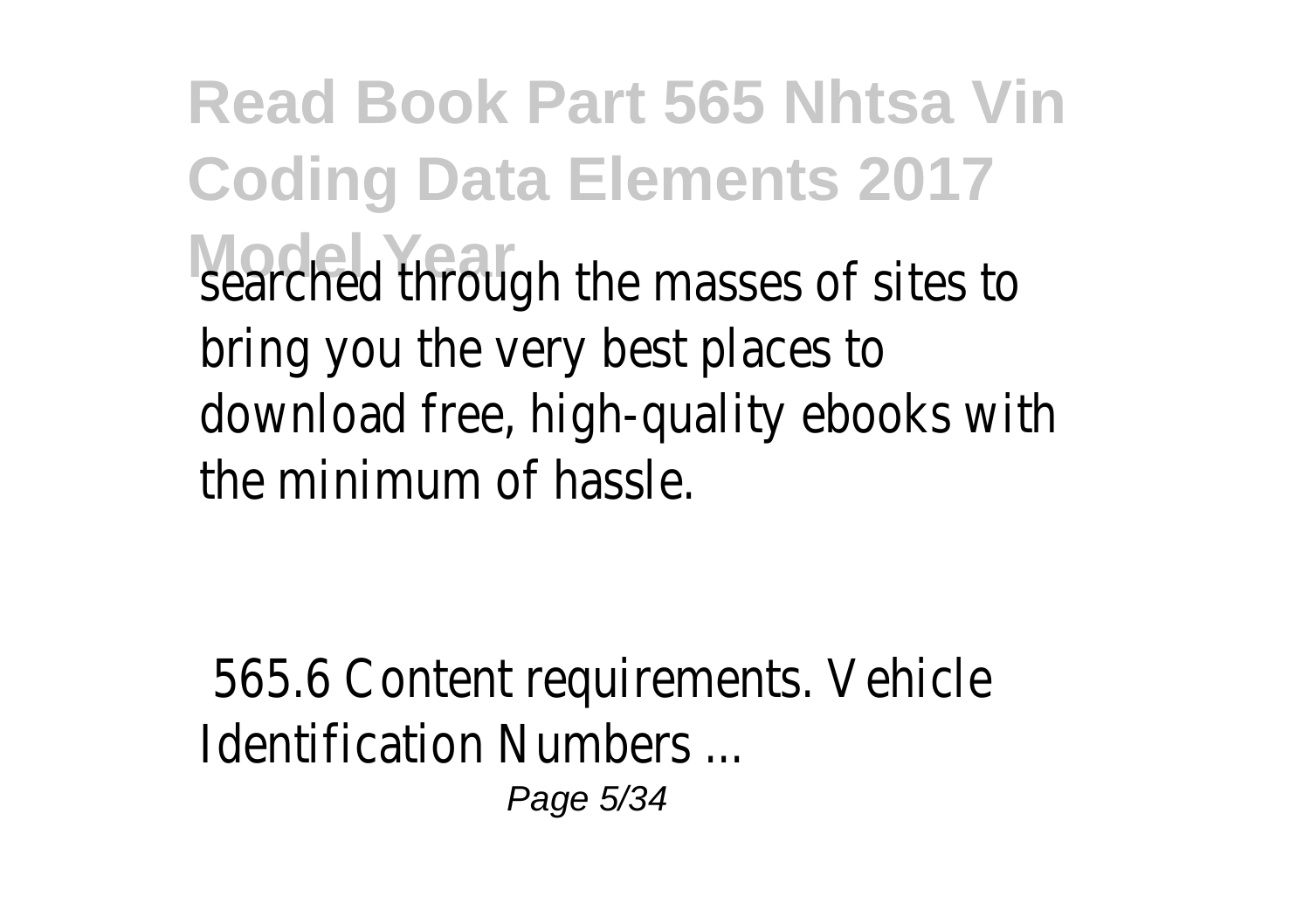**Read Book Part 565 Nhtsa Vin Coding Data Elements 2017 The NHTSA Product Information** Catalog and Vehicle Listing (vPIC) is a consolidated platform that presents data collected within the manufacturer reported data from CFR 49 Parts 551 - 574 for use in a variety of modern tools.

The Part 565—VIN Decoding & Part Page 6/34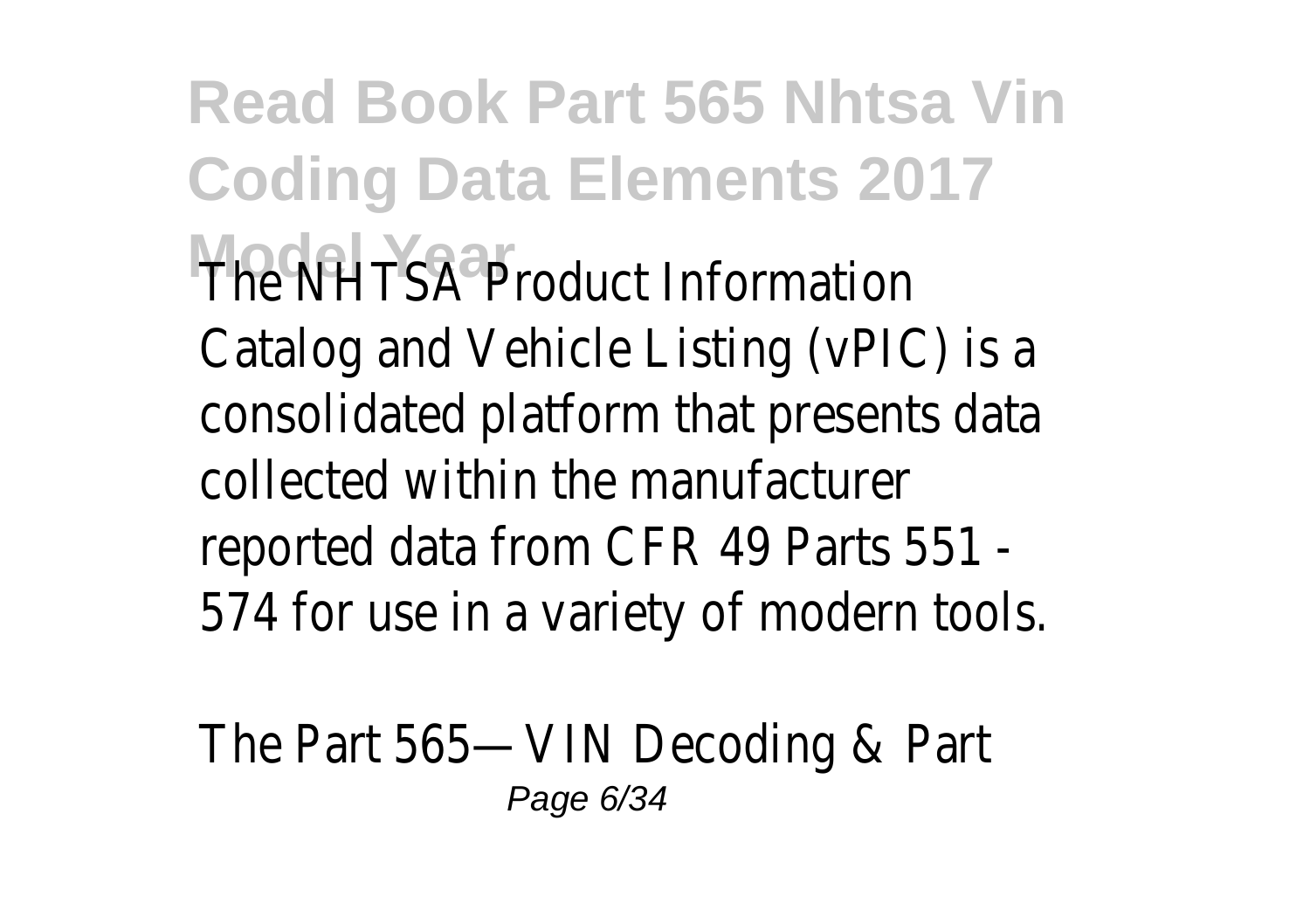**Read Book Part 565 Nhtsa Vin Coding Data Elements 2017 Model Year** 566—Manufacturer ... Part 565 - VEHICLE IDENTIFICATION NUMBER (VIN) REQUIREMENTS Subtitle B - Other Regulations Relating to Transportation (Continued) Chapter V - NATIONAL HIGHWAY TRAFFIC SAFETY ADMINISTRATION, DEPARTMENT Page 7/34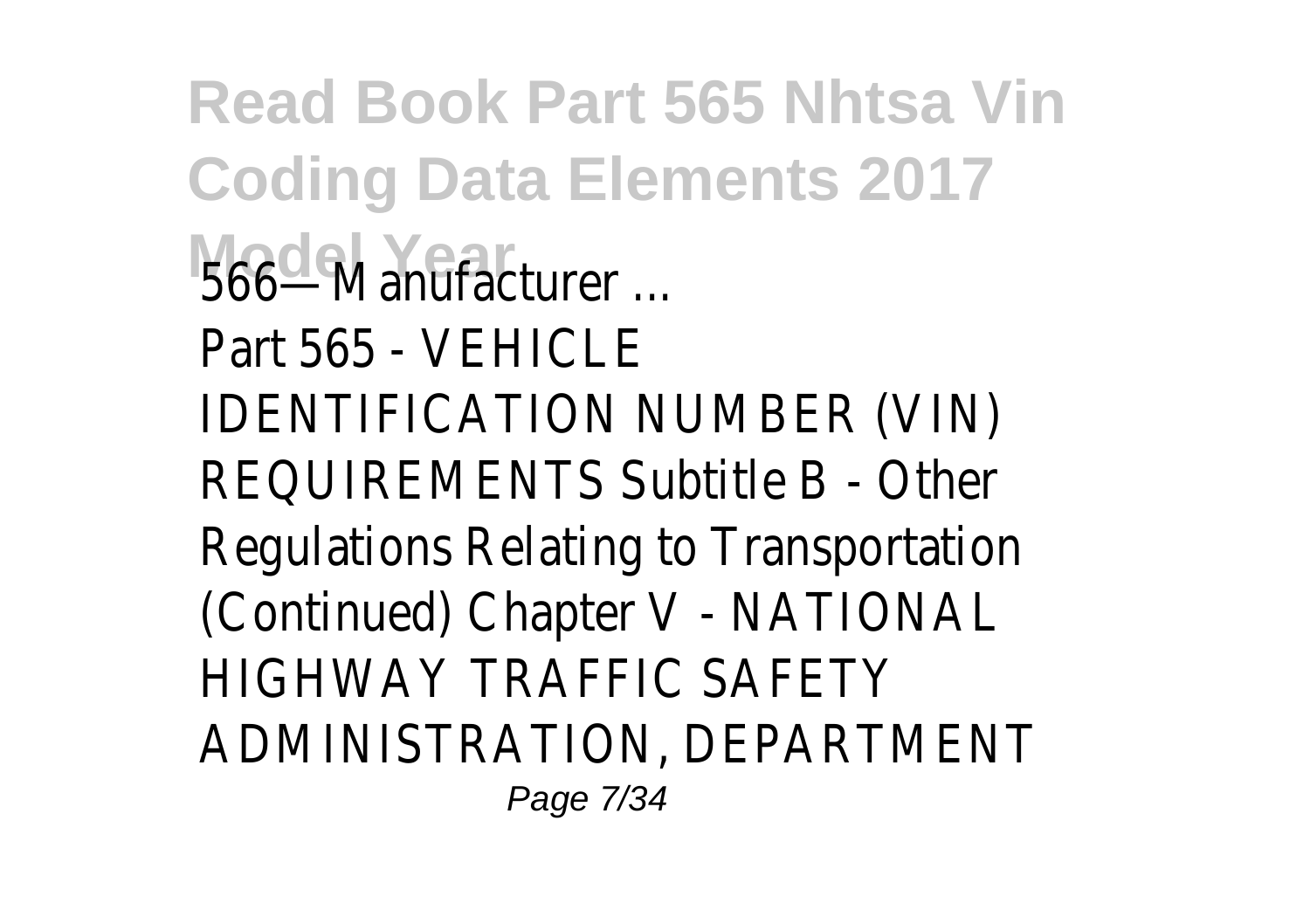# **Read Book Part 565 Nhtsa Vin Coding Data Elements 2017** *OF TRANSPORTATION*

Manufacturer Info | National Highway Traffic Safety ... Electronic Code of Federal Regulations (e-CFR) Title 49. Transportation; Subtitle B. Other Regulations Relating to Transportation; Chapter V. NATIONAL Page 8/34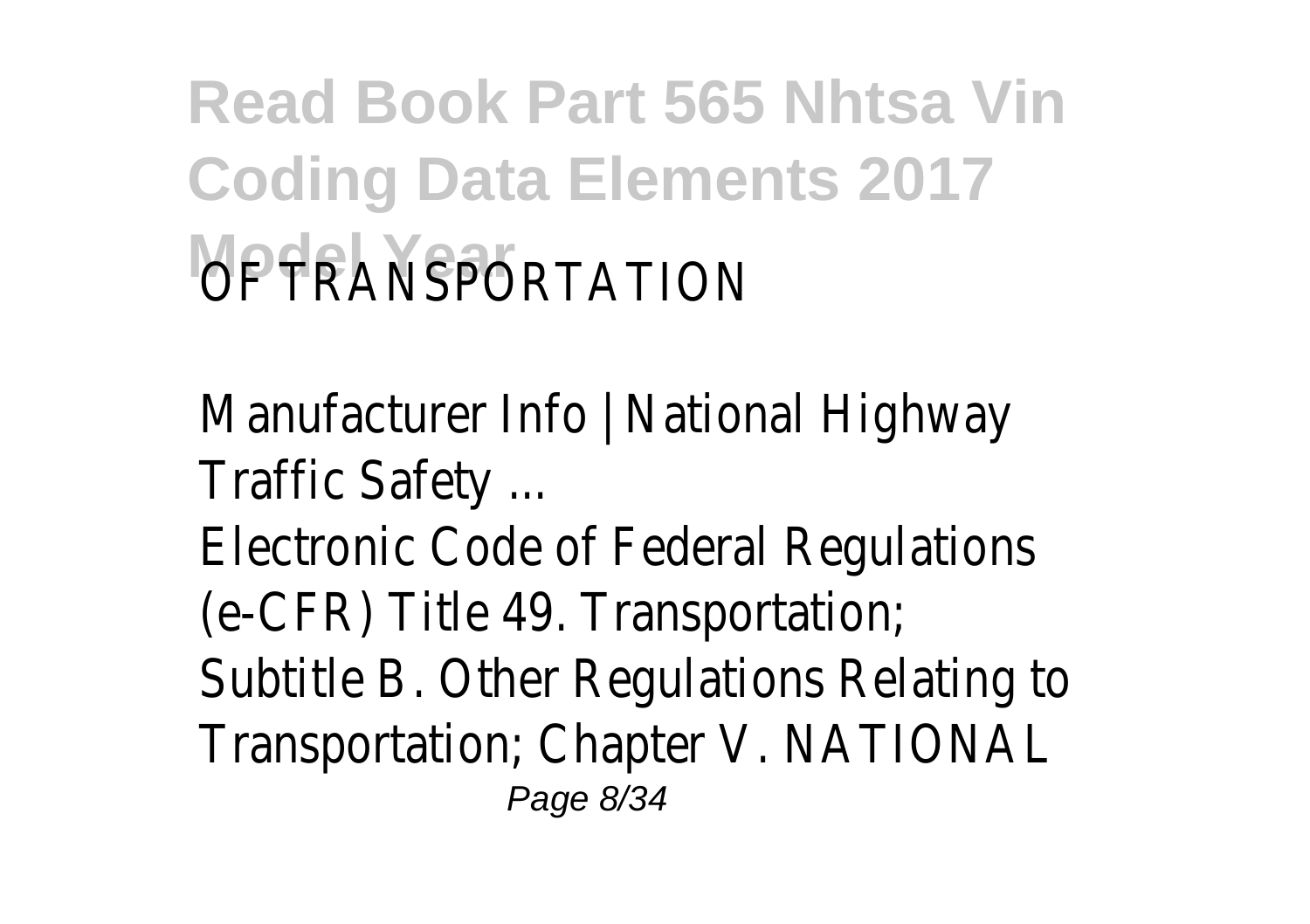**Read Book Part 565 Nhtsa Vin Coding Data Elements 2017 HIGHWAY TRAFFIC SAFETY** ADMINISTRATION, DEPARTMENT OF TRANSPORTATION; Part 565. VEHICLE IDENTIFICATION NUMBER (VIN) REQUIREMENTS

govinfo The NHTSA Product Information Page 9/34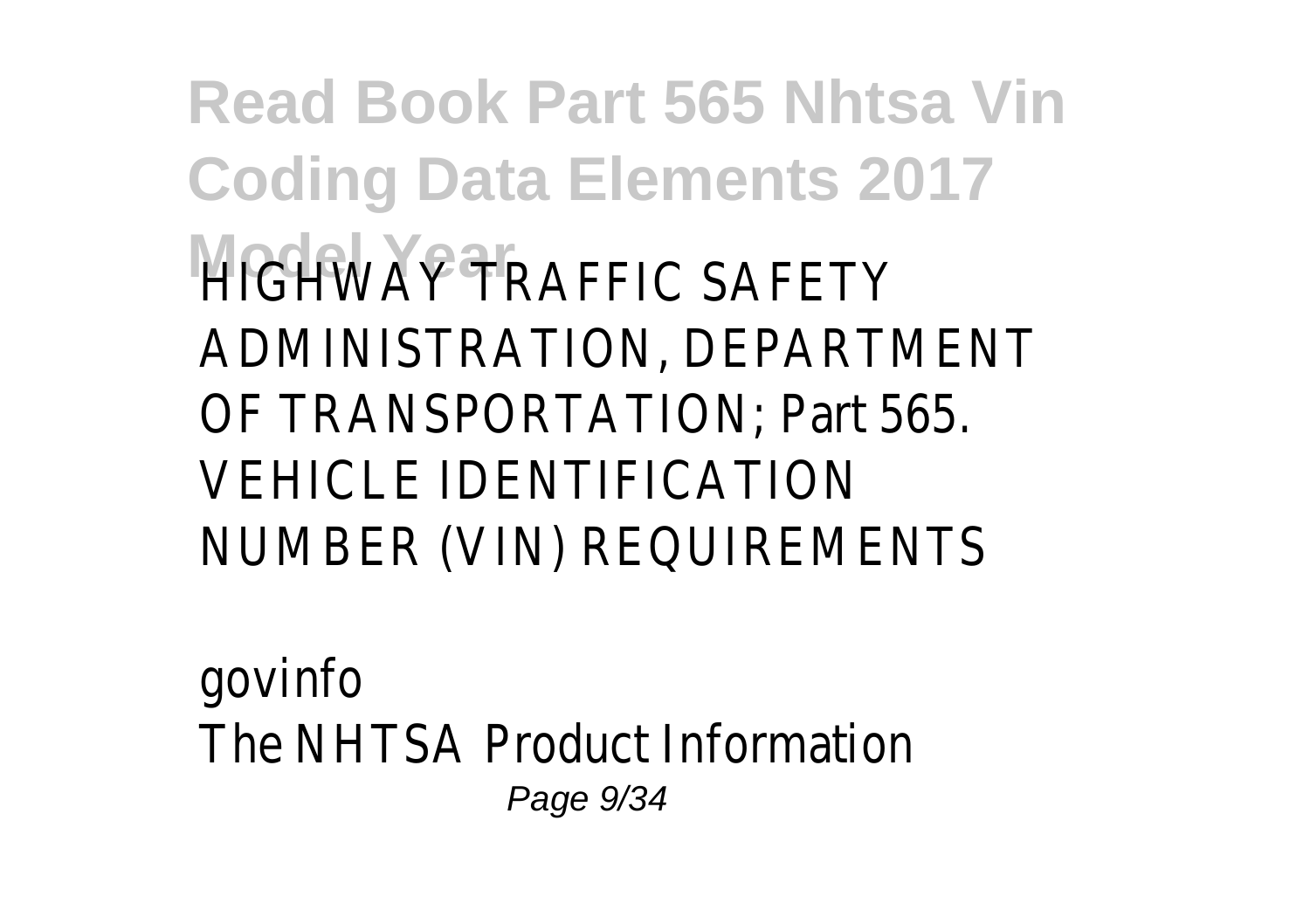**Read Book Part 565 Nhtsa Vin Coding Data Elements 2017** Catalog and Vehicle Listing (vPIC) is a consolidated platform that presents data collected within the manufacturer reported data from CFR 49 Parts 551 – 574 for use in a variety of modern tools. NHTSA's vPIC platform is intended to serve as a centralized source for basic Vehicle Identification Number (VIN) Page 10/34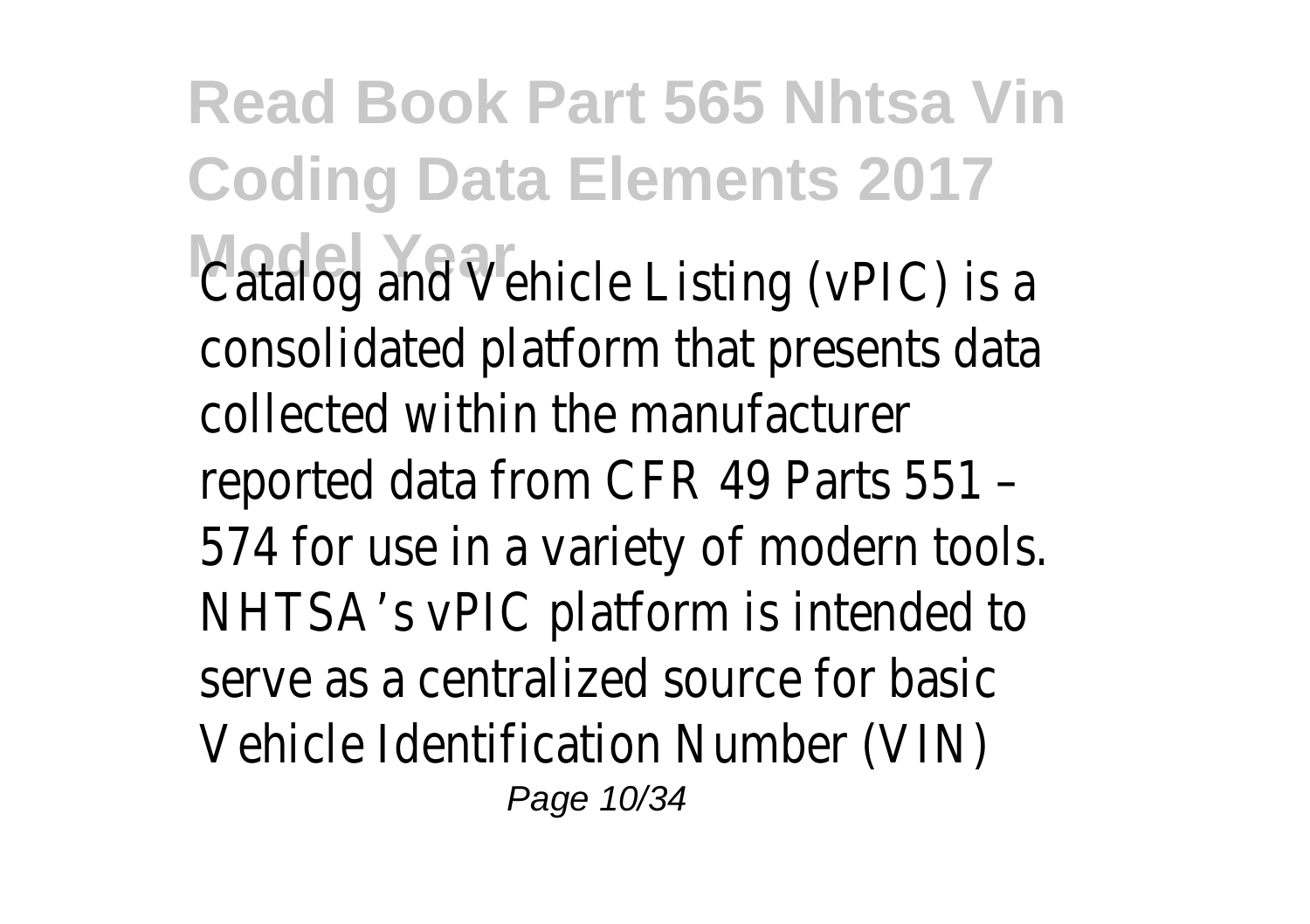### **Read Book Part 565 Nhtsa Vin Coding Data Elements 2017 Model Year** decoding, Manufacturer Information Database (MID ...

#### CHAPTER V–NATIONAL HIGHWAY TRAFFIC SAFETY ADMINISTRATION ... Please help us improve our site! Support Us! Search

Page 11/34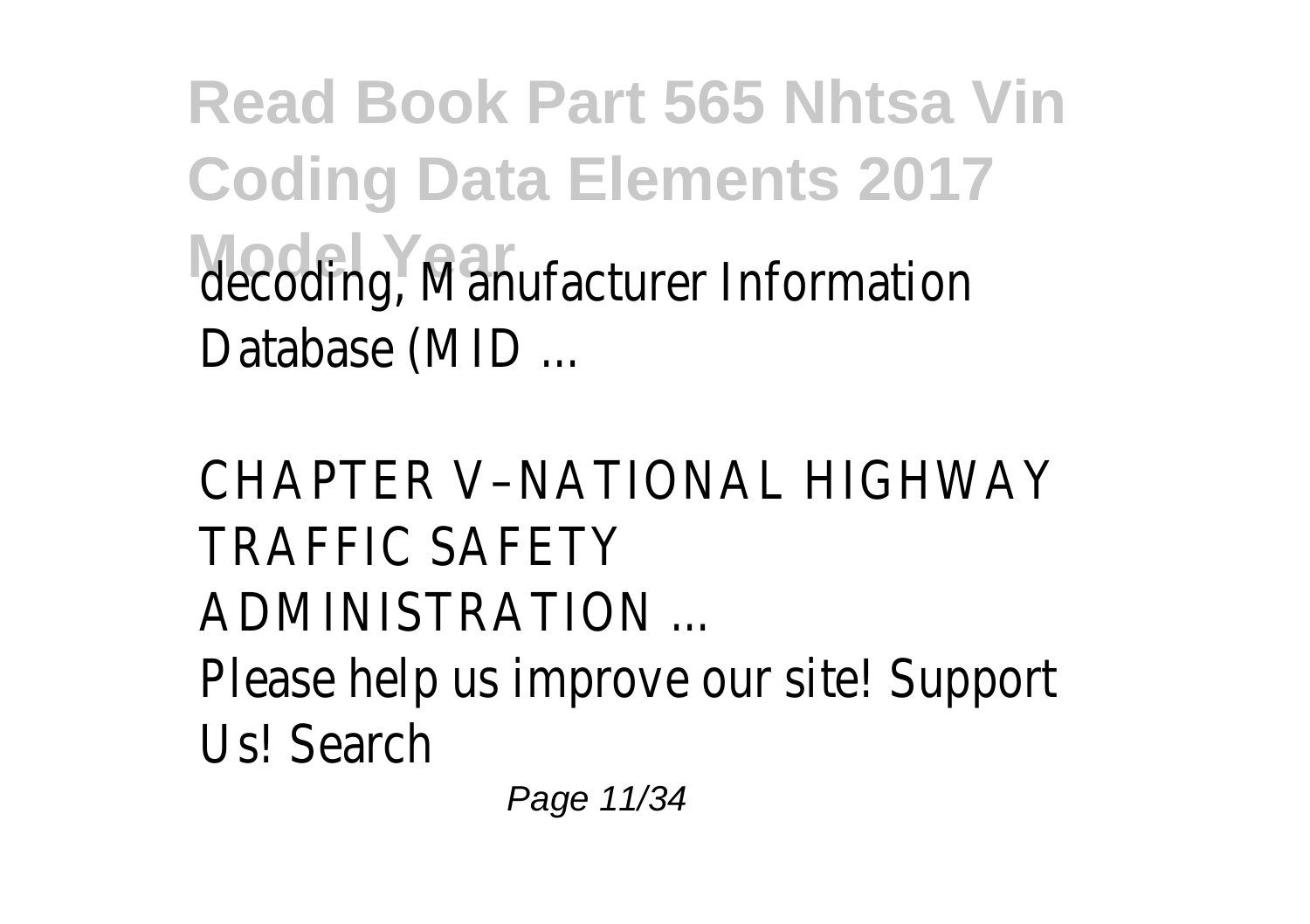#### **Read Book Part 565 Nhtsa Vin Coding Data Elements 2017 Model Year**

49 CFR 565.15 - Content requirements. chapter v–national highway traffic safety administration, department of transportation PART 565–VEHICLE IDENTIFICATION NUMBER REQUIREMENTS 565.1 Purpose and scope.

Page 12/34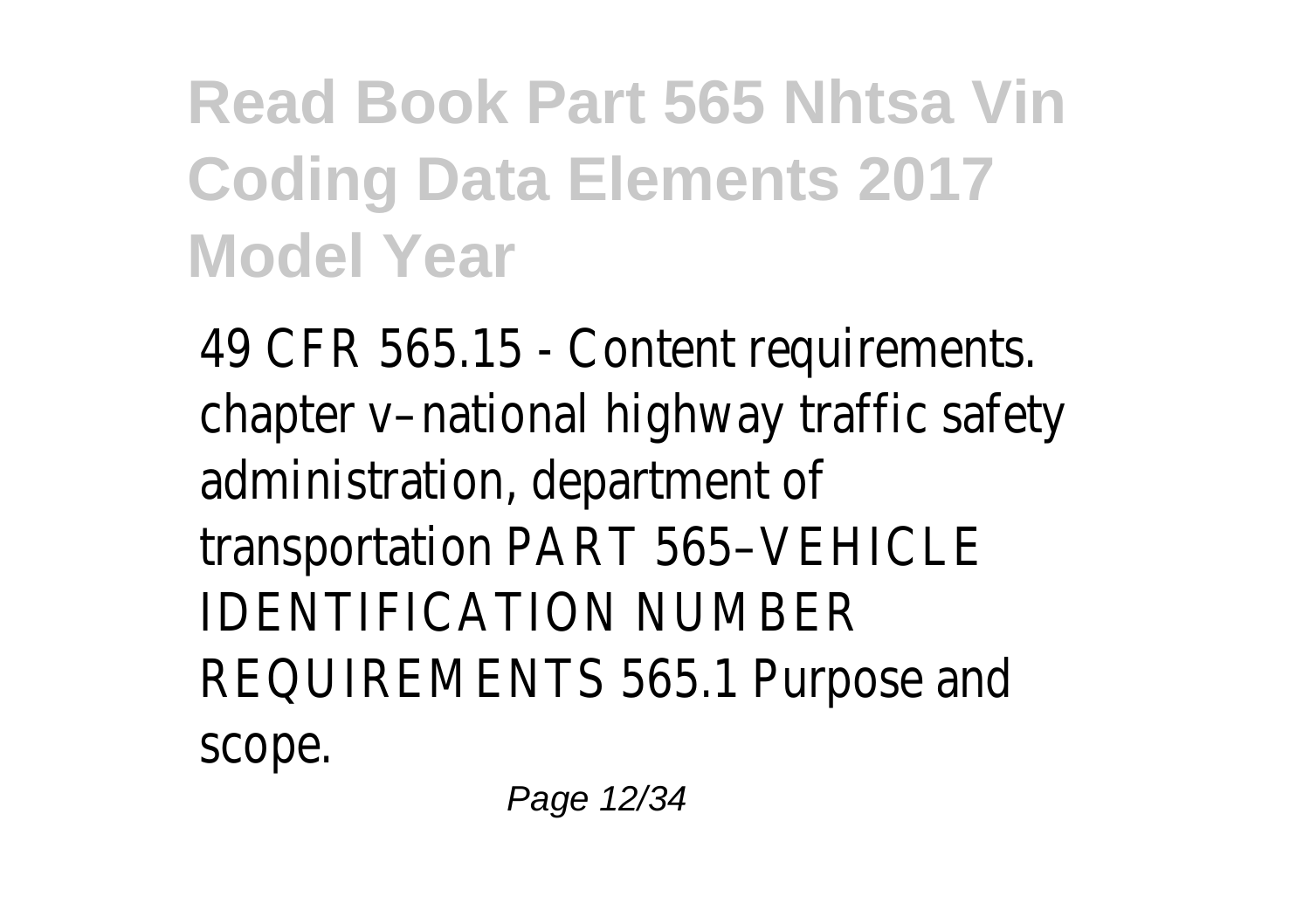#### **Read Book Part 565 Nhtsa Vin Coding Data Elements 2017 Model Year**

Part 565 Nhtsa Vin Coding In response to a petition for rulemaking, the National Highway Traffic Safety Administration (NHTSA) is amending 49 CFR Part 565, Vehicle Identification Number Requirements (Part 565), so that Page 13/34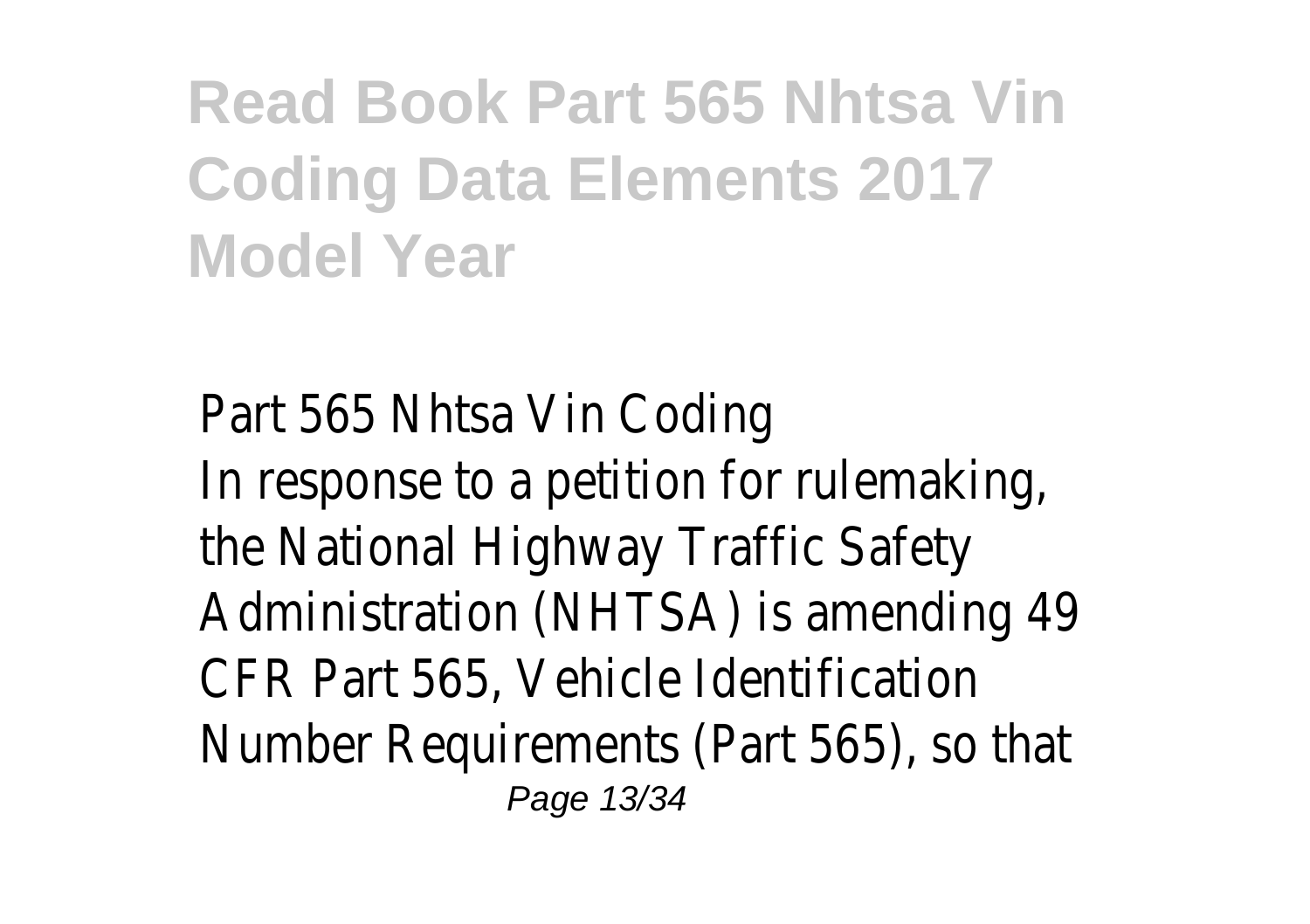**Read Book Part 565 Nhtsa Vin Coding Data Elements 2017** the supply of manufacturer identifiers and vehicle identification numbers available under this regulation will be sufficient for at least the next 30 years.

DEPARTMENT OF TRANSPORTATION National Highway ... - NHTSA

Page 14/34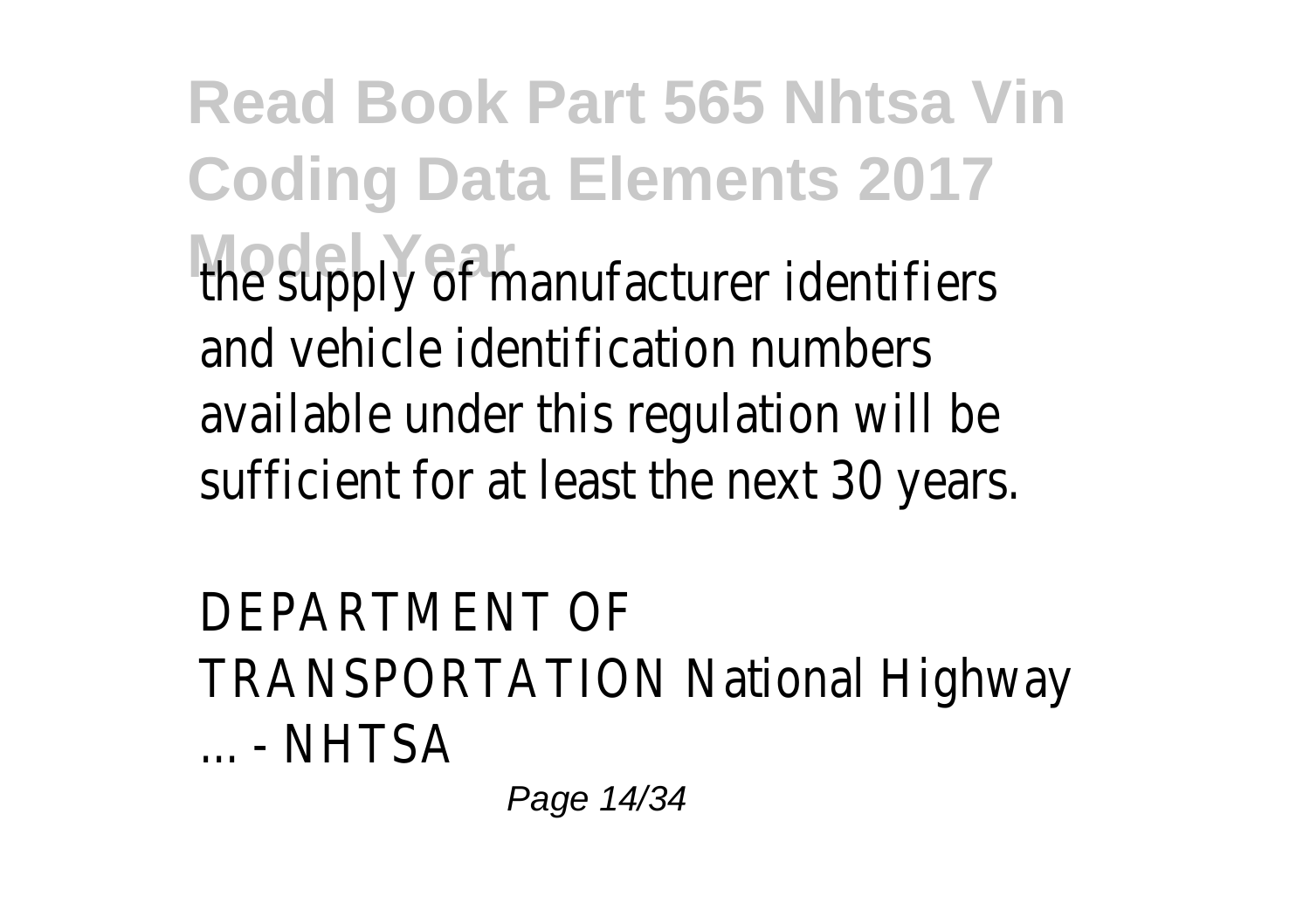**Read Book Part 565 Nhtsa Vin Coding Data Elements 2017** PART 565-VIN Decoding chart when you have additional new items produced in the futuæ with their newly assigned letter or number code.) You may copy this verbiage as the check digit will always change with each VIN number created for each vehicle/trailer produced Keep these Model Year codes which are Page 15/34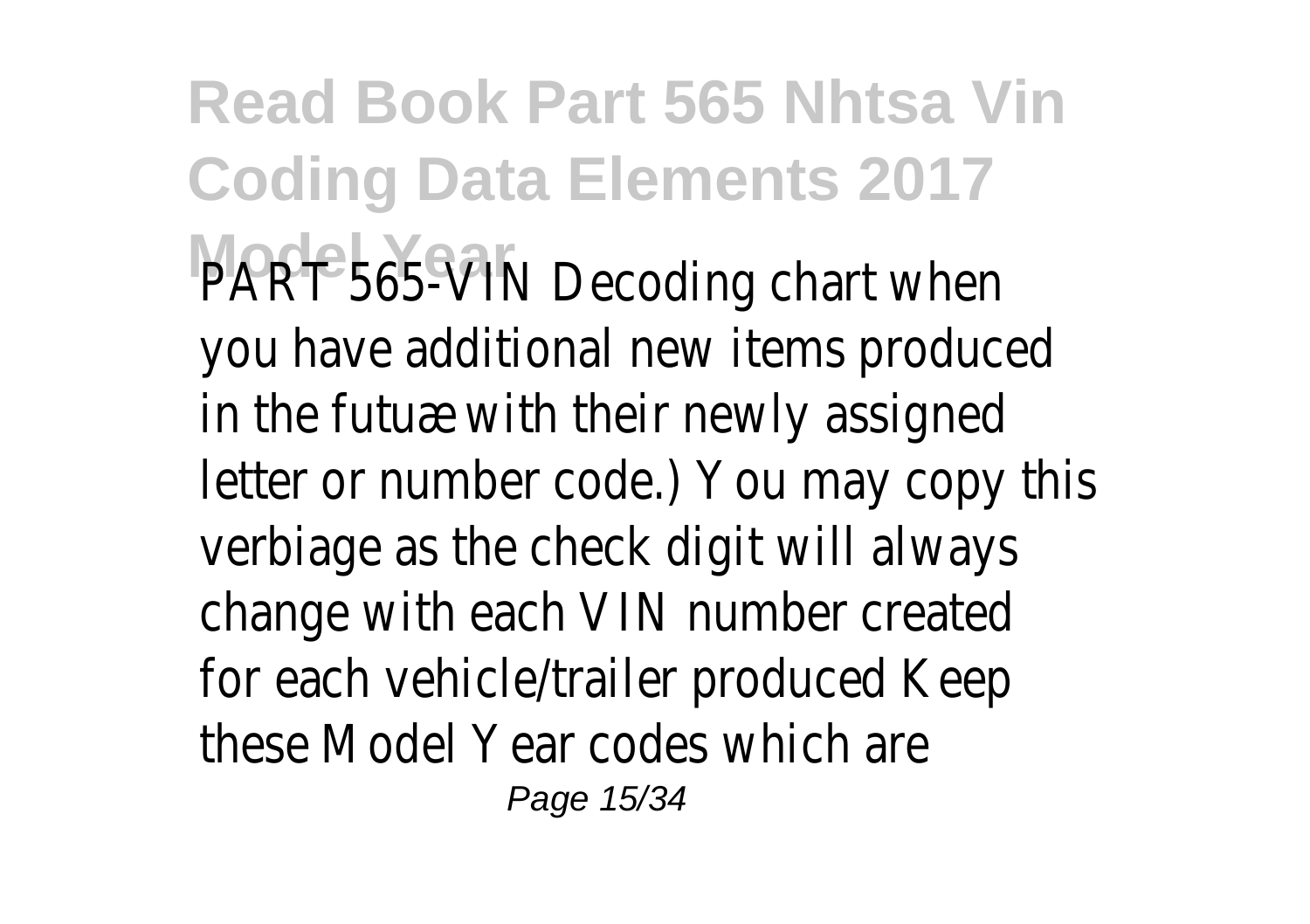**Read Book Part 565 Nhtsa Vin Coding Data Elements 2017 dictated by regulation.** 

National Highway Traffic Safety Administration Toyota (NUMMI), Suzuki (CAMI), and I: ;UZU is providing NHTSA with the VIN Coding in compliancewith 49CFR part 565 on an annual basis. VIN

Page 16/34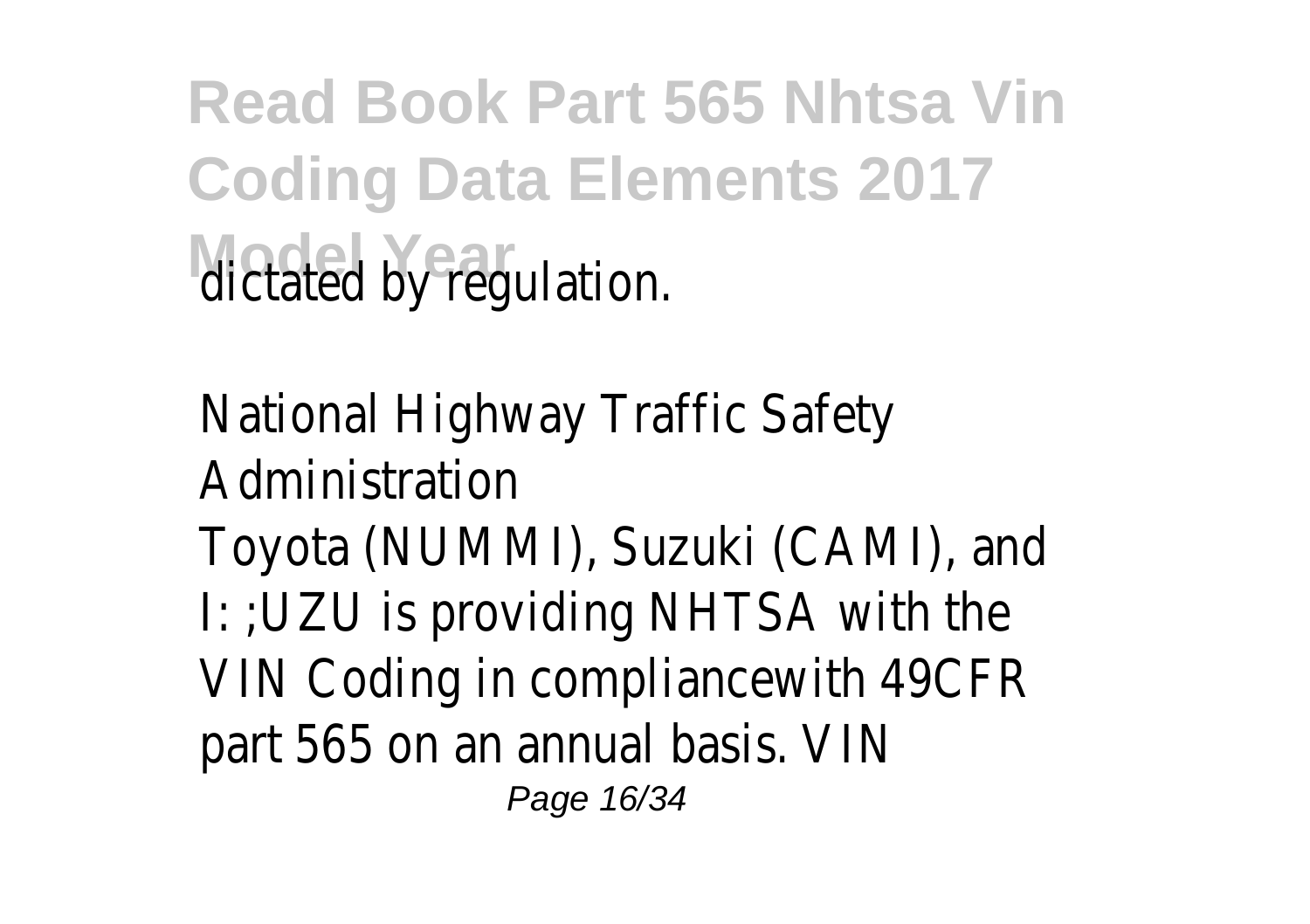**Read Book Part 565 Nhtsa Vin Coding Data Elements 2017 Model Year** informationcontained in these standards on vehicles built by above 171,inufacttlrers is for reference purpose only. Table A7 -Model Year Codes

Welcome to VIN Decoding :: provided by vPIC To verify your VIN Deciphering Scheme Page 17/34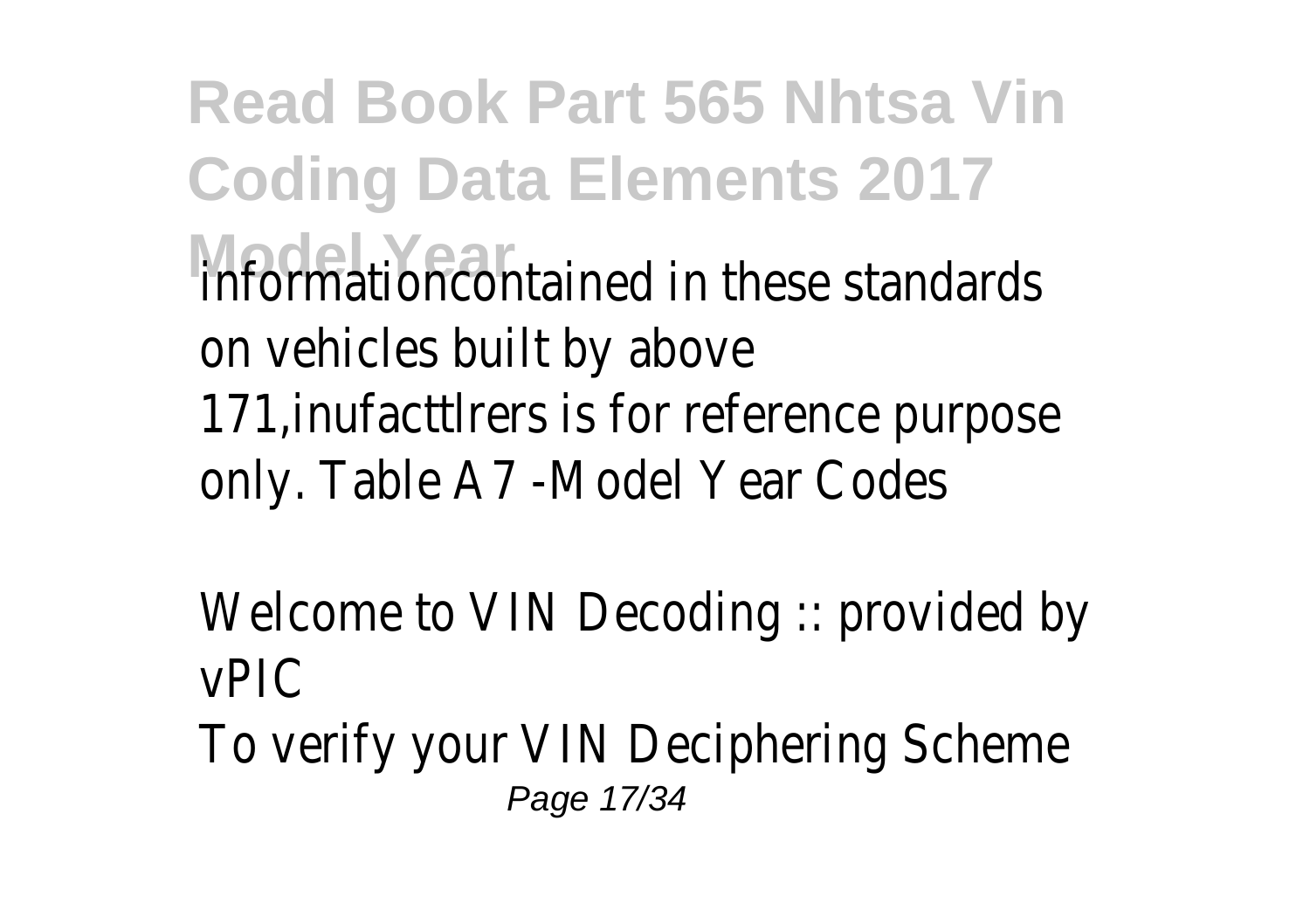**Read Book Part 565 Nhtsa Vin Coding Data Elements 2017** as part of the 565 Form criteria, click on the "Org Name" associated with your company in the 565 Results box to download your registration. For the WMI search criteria, a green check mark will appear in the left-hand column if your company has registered according to NHTSA's 565 process.

Page 18/34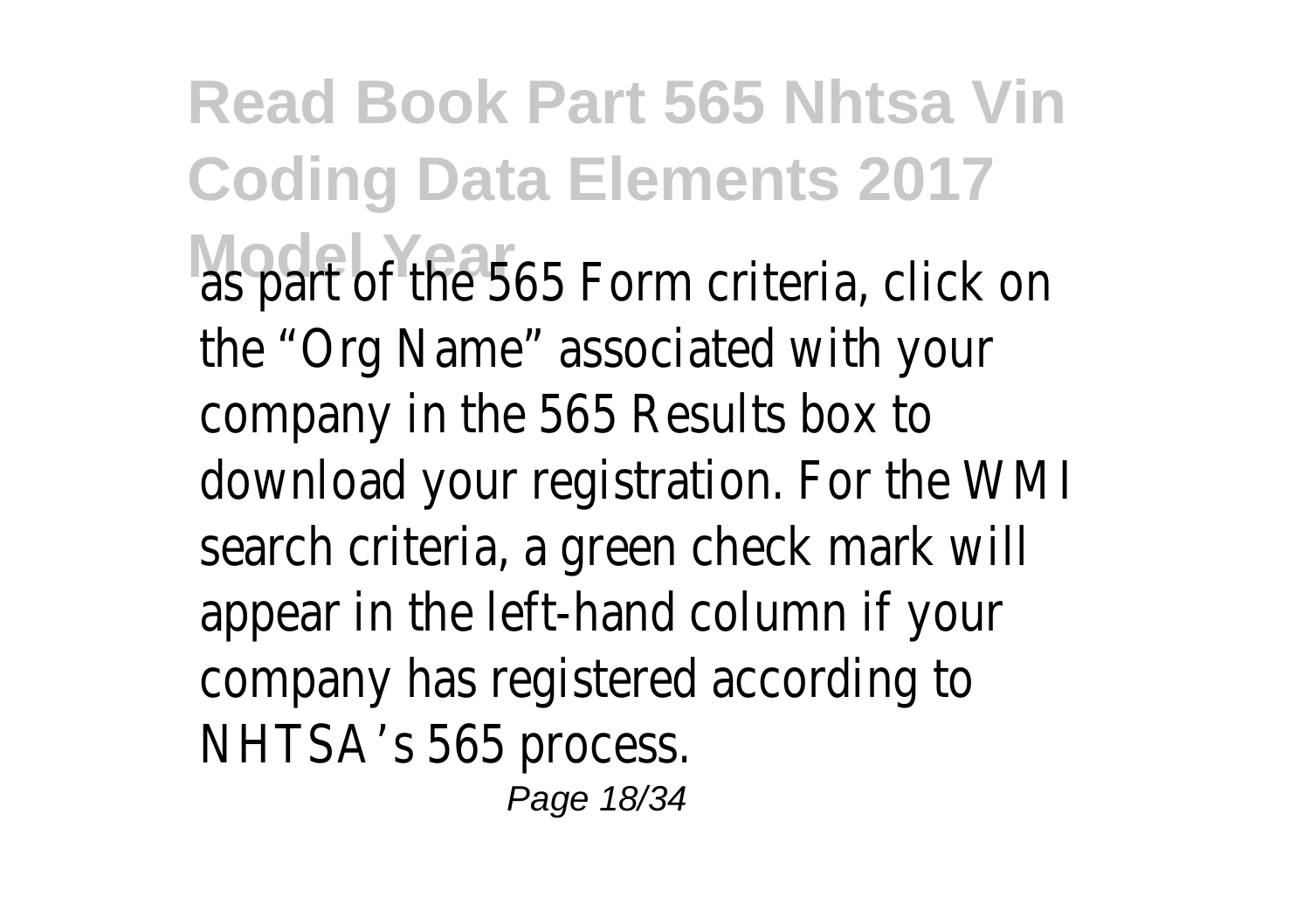**Read Book Part 565 Nhtsa Vin Coding Data Elements 2017 Model Year**

NHTSA How to Submit 565 & 566 (Tracks) - NATM (a) Importers shall utilize the VIN assigned by the original manufacturer of the motor vehicle. (b) All passenger cars, multipurpose passenger vehicles, low speed vehicles and trucks of 4536 kg or Page 19/34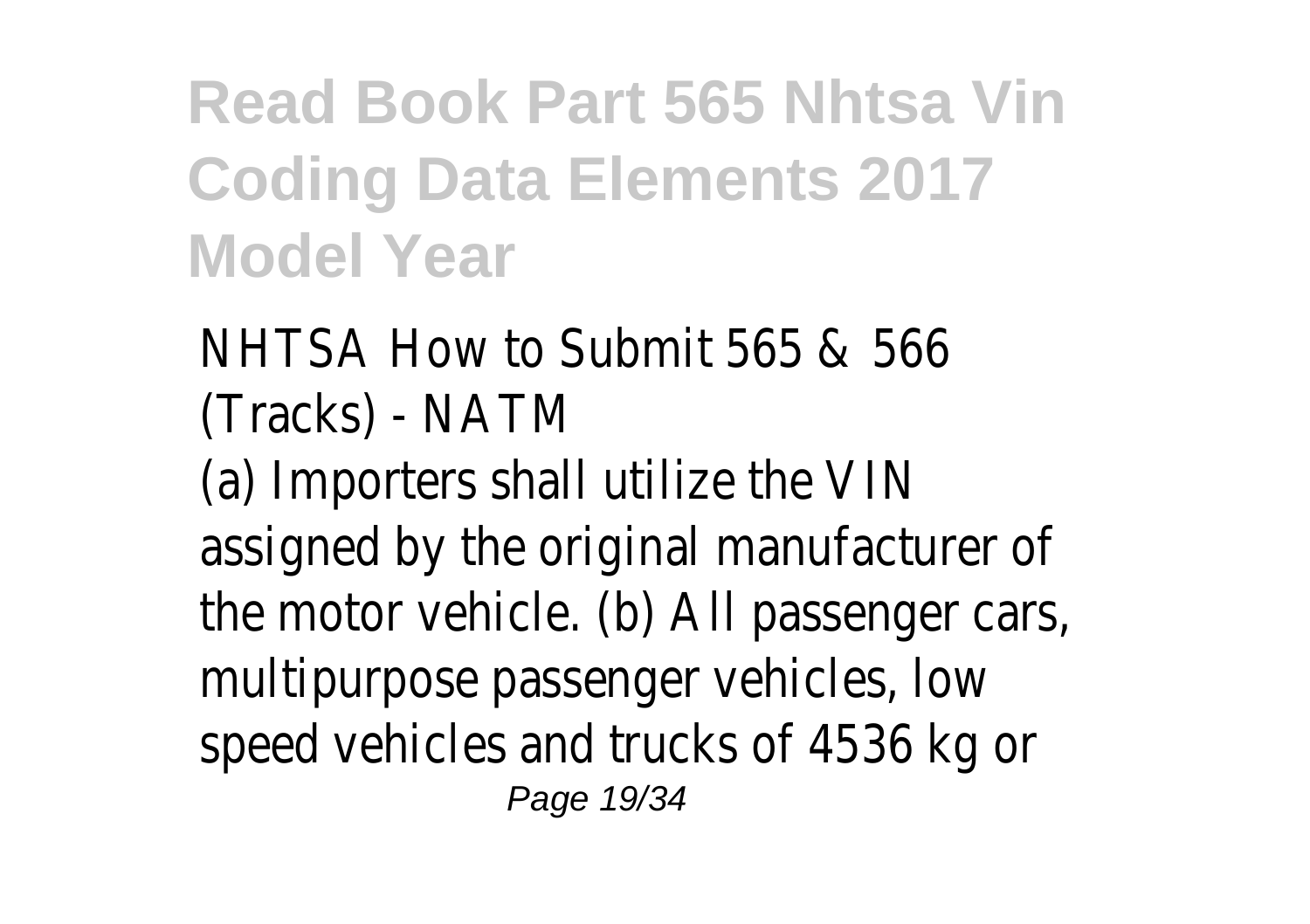**Read Book Part 565 Nhtsa Vin Coding Data Elements 2017** less GWWR certified by a Registered Importer under 49 CFR part 592 whose VINs do not comply with part 565.13 and 565.14 shall have a plate or label that contains the following statement, in ...

ID - nhtsa.gov (b) Subpart B of this part 565 applies to Page 20/34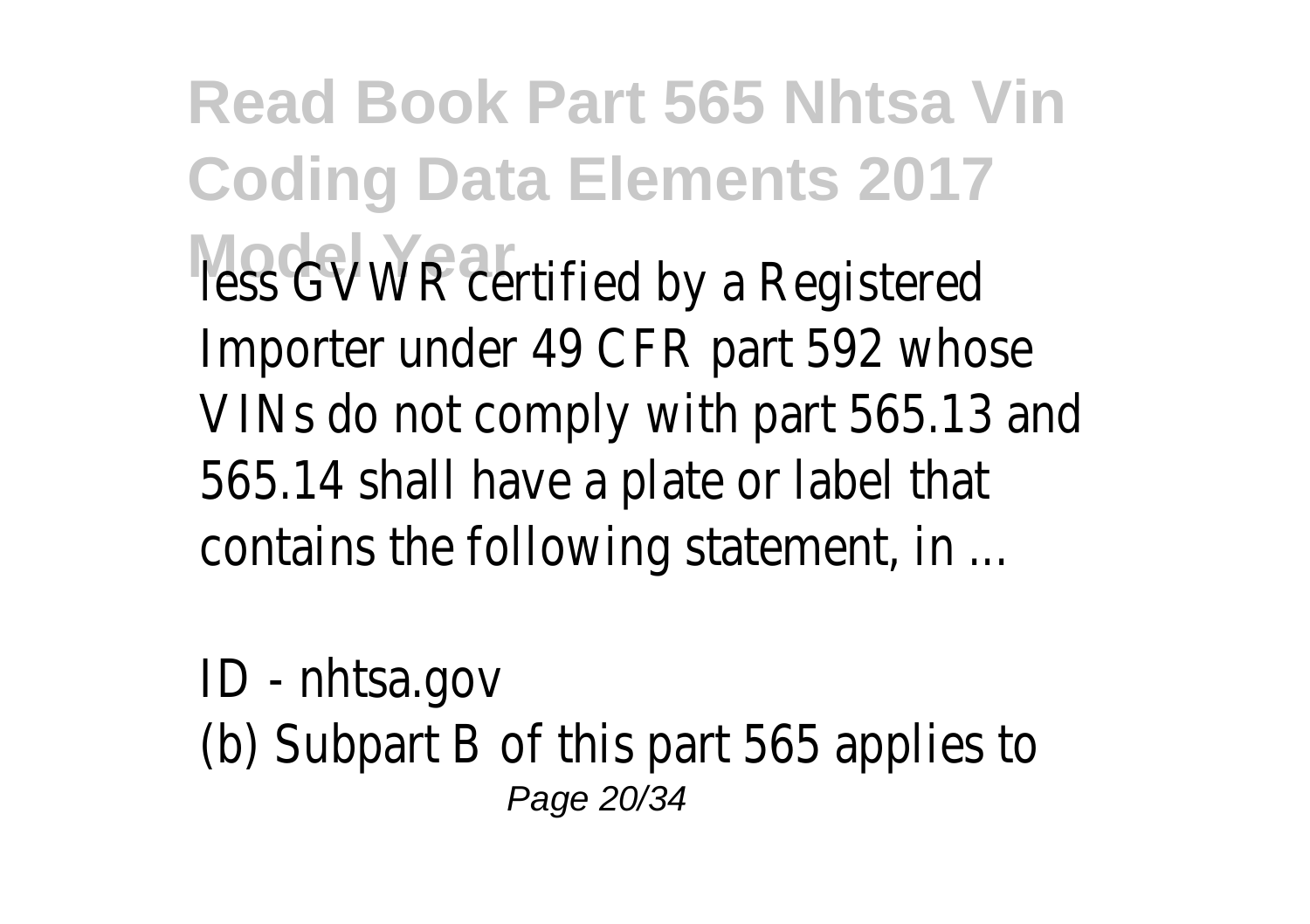**Read Book Part 565 Nhtsa Vin Coding Data Elements 2017 Model Year** vehicles manufactured on or after April 30, 2008 and before April 30, 2009, whose vehicle identification number (VIN) does not have a letter "A" or "B" in the 10th position of the VIN and that are not identified as model year 2009 or earlier vehicles by their manufacturer. [73 FR 28370, May 16 ...

Page 21/34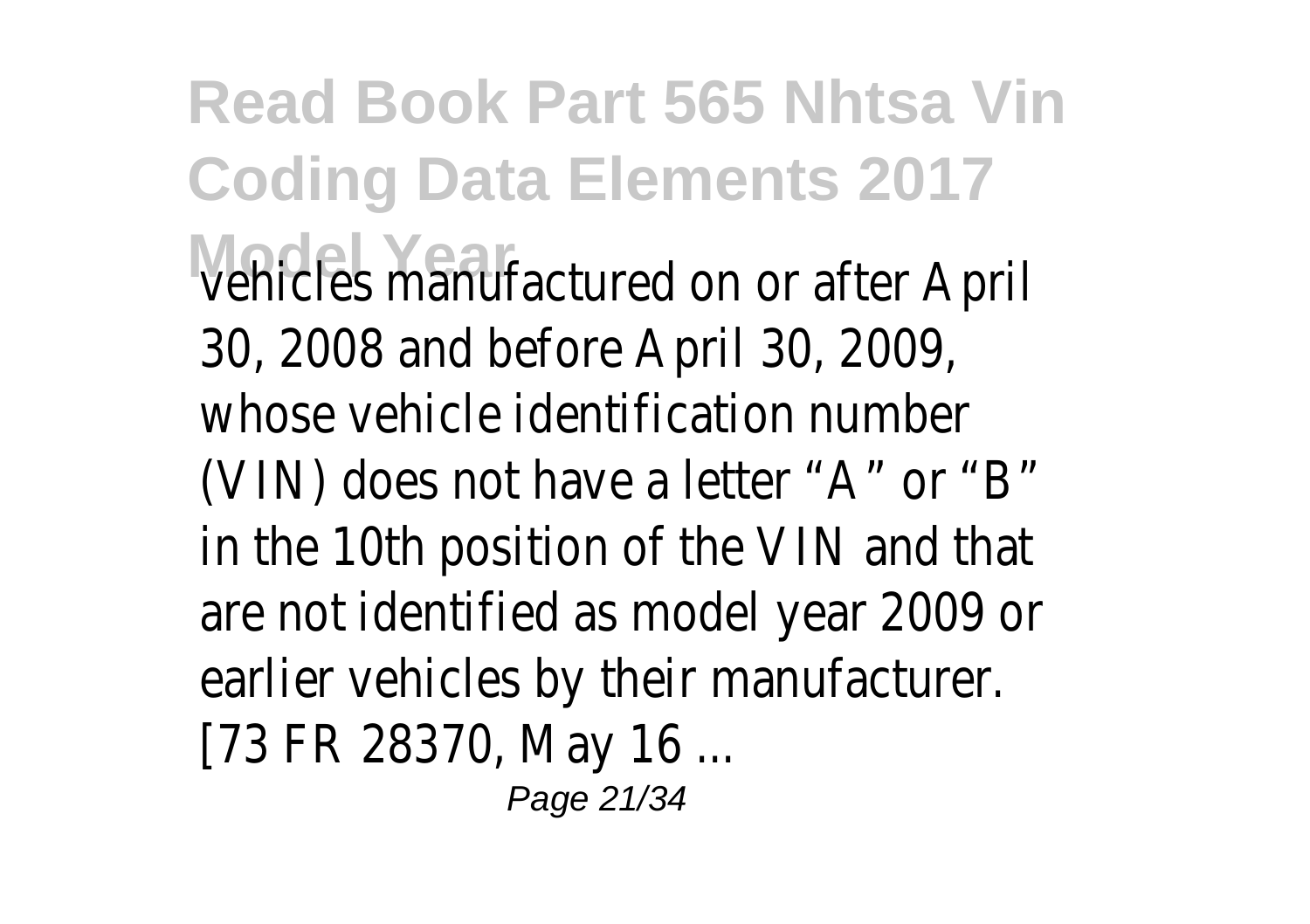#### **Read Book Part 565 Nhtsa Vin Coding Data Elements 2017 Model Year**

NHTSA Product Information Catalog and Vehicle Listing ... Manufacturer Part 551-574 Helpdesk - Contact Information NHTSA's Crash Data and Manufacturer Helpdesk - email manufacturerinfo@dot.gov or call 1-888-399-3277 for questions. NHTSA is Page 22/34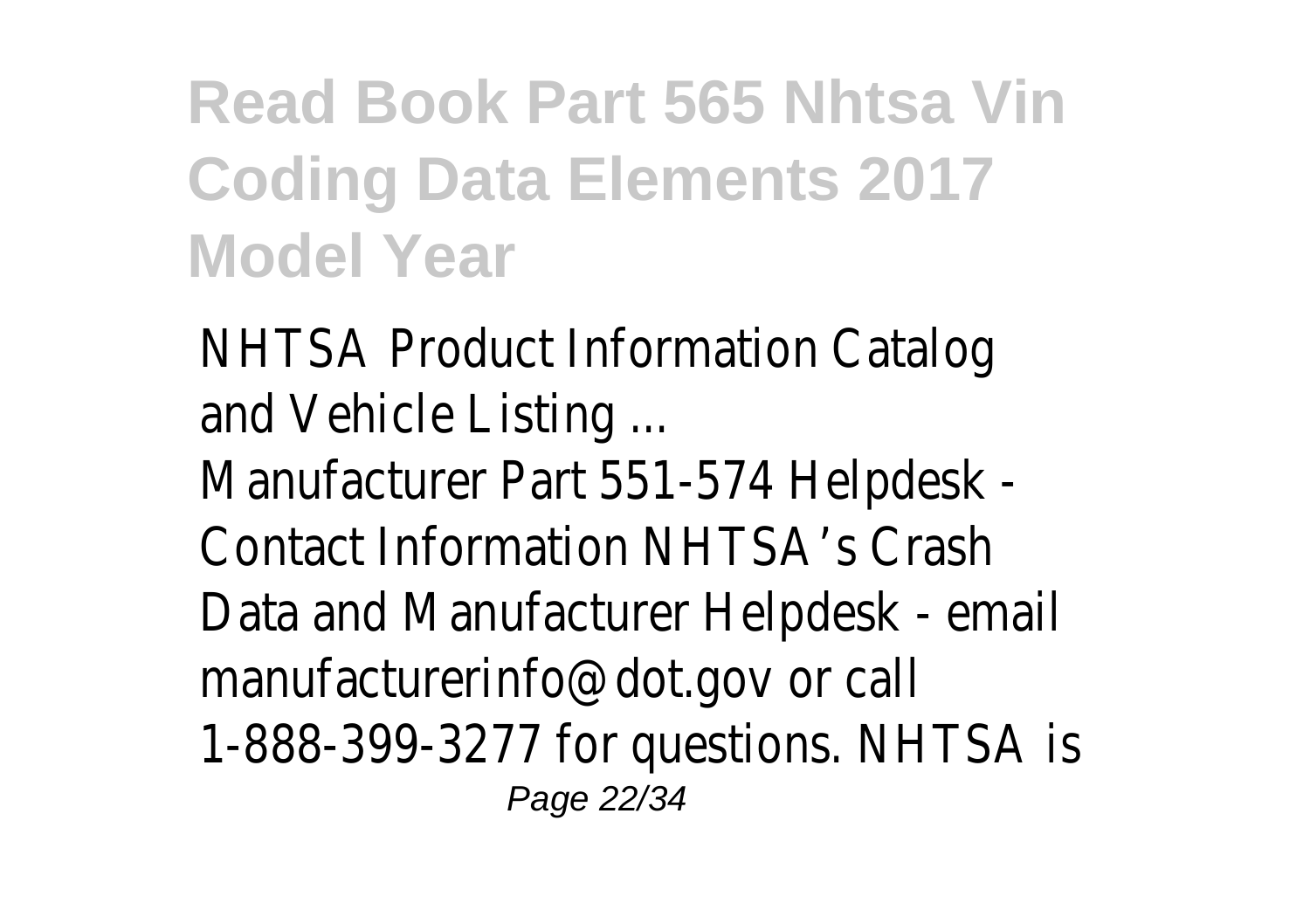**Read Book Part 565 Nhtsa Vin Coding Data Elements 2017** responsible for the management and oversight of Vehicle Identification Number (VIN) specifications across all vehicle-based products.

Manufacturer Portal - NHTSA Product Information Catalog ... PART 565-VEHICLE

Page 23/34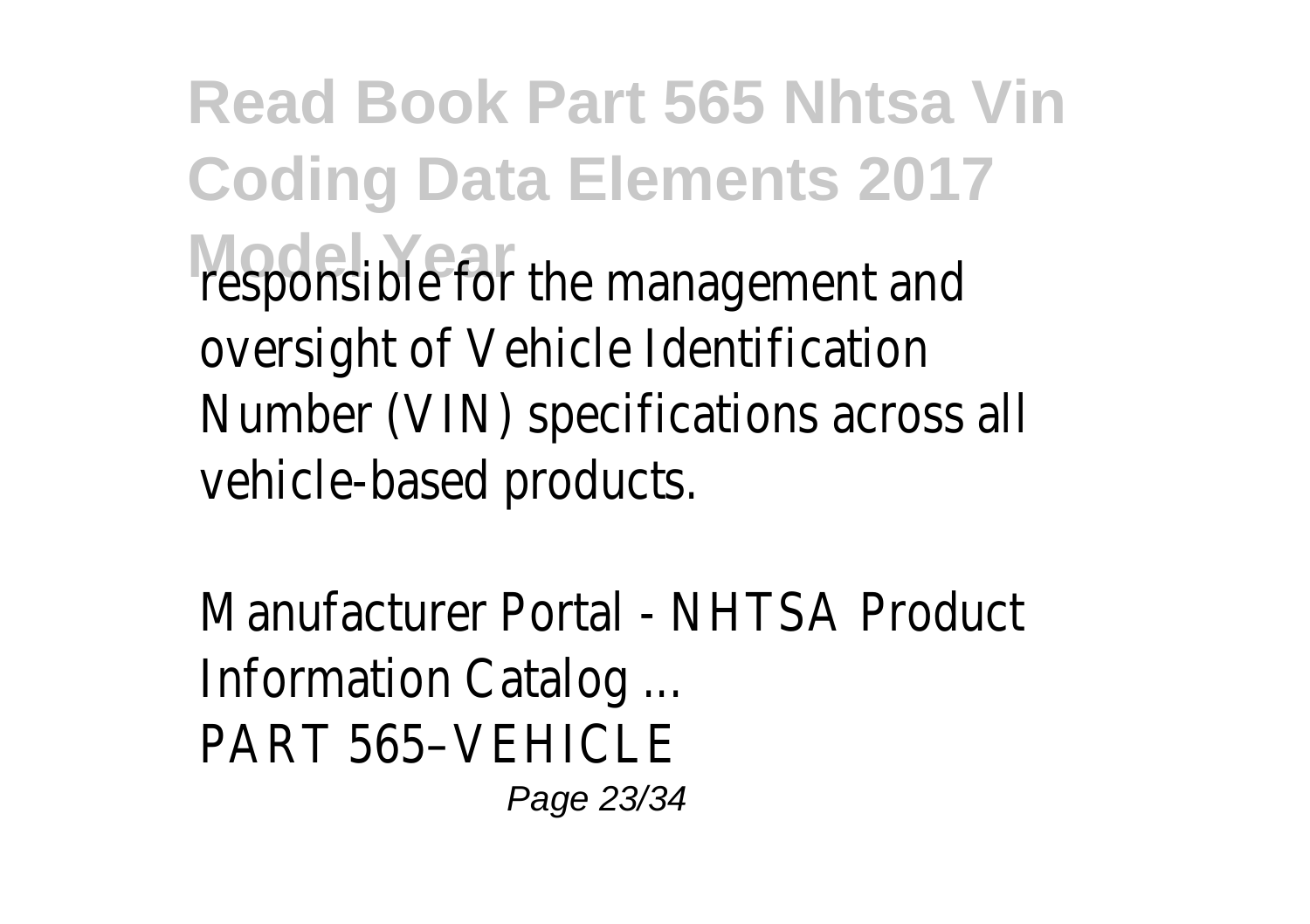**Read Book Part 565 Nhtsa Vin Coding Data Elements 2017 IDENTIFICATION NUMBER** REQUIREMENTS–Table of Contents. Sec. 565.6 Content requirements. The VIN shall consist of four sections of characters which shall be grouped accordingly: (a) The first section shall consist of three characters that occupy positions one through three (1-3) in the Page 24/34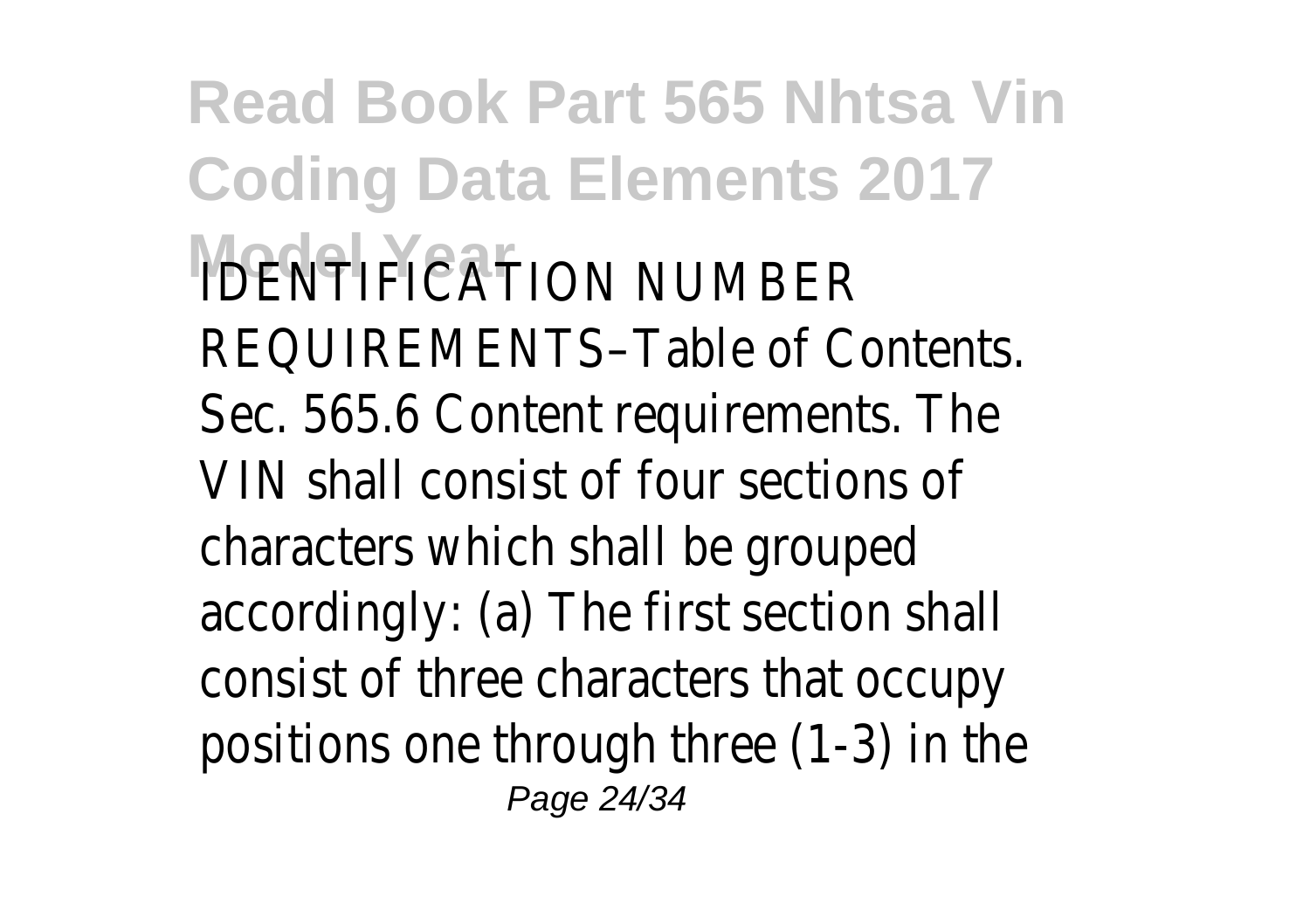**Read Book Part 565 Nhtsa Vin Coding Data Elements 2017 Model Year** 

Vehicle Identification Number (VIN), Using Manufacturer ... Here you can submit new form for VIN Requirements (49 CFR Part 565), Manufacturer Identification (49 CFR Part 566), Designation of U.S. Agent by Page 25/34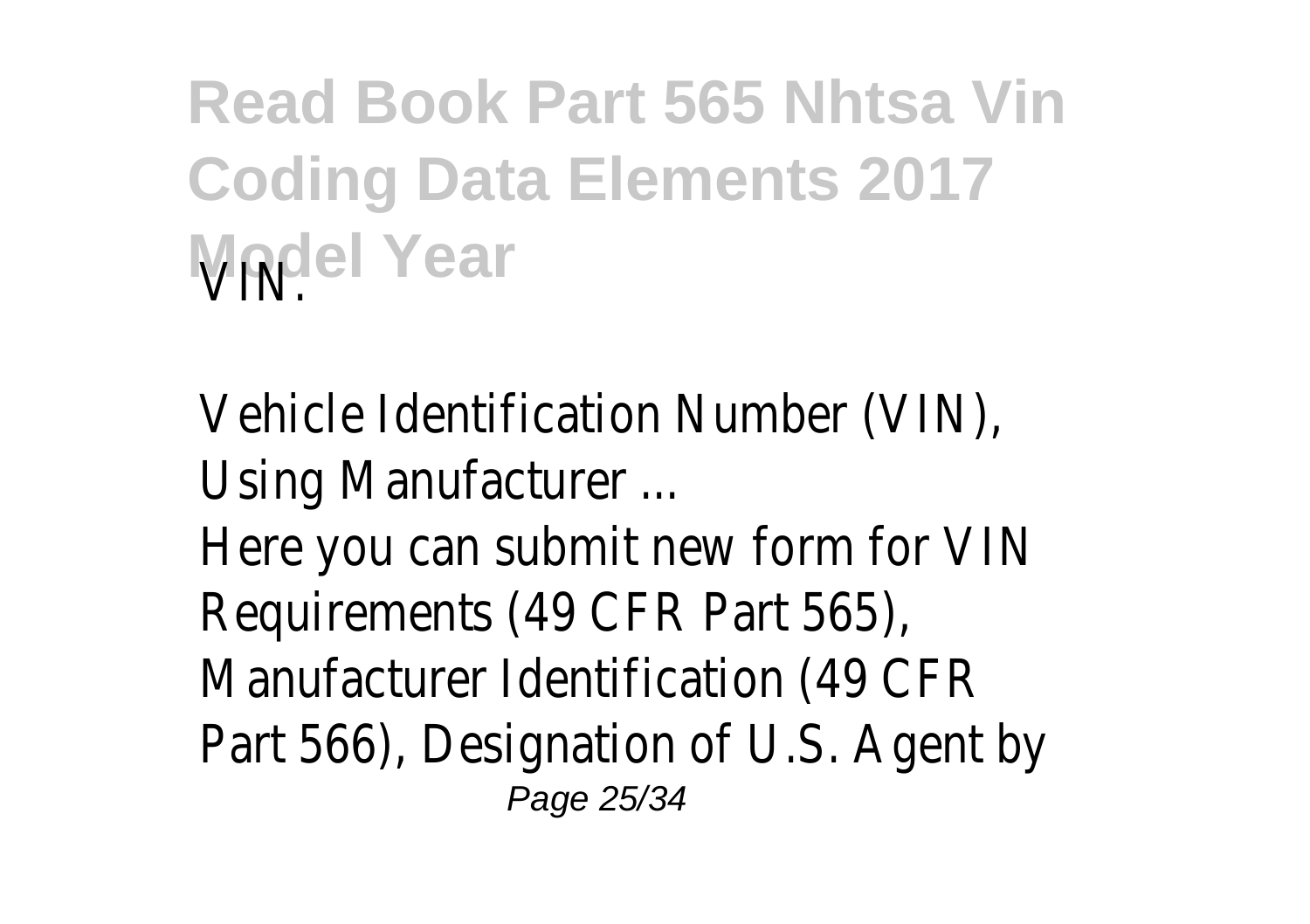**Read Book Part 565 Nhtsa Vin Coding Data Elements 2017 Model Year** Foreign Manufacturer (49 CFR Part 551, Subpart D), Equipment Plant Code Request (for Brake Hose, Glazing, New Tires, or Tire Retread), or Adapted Vehicle Modifier Identification (49 CFR Part 595)

NHTSA Product Information Catalog Page 26/34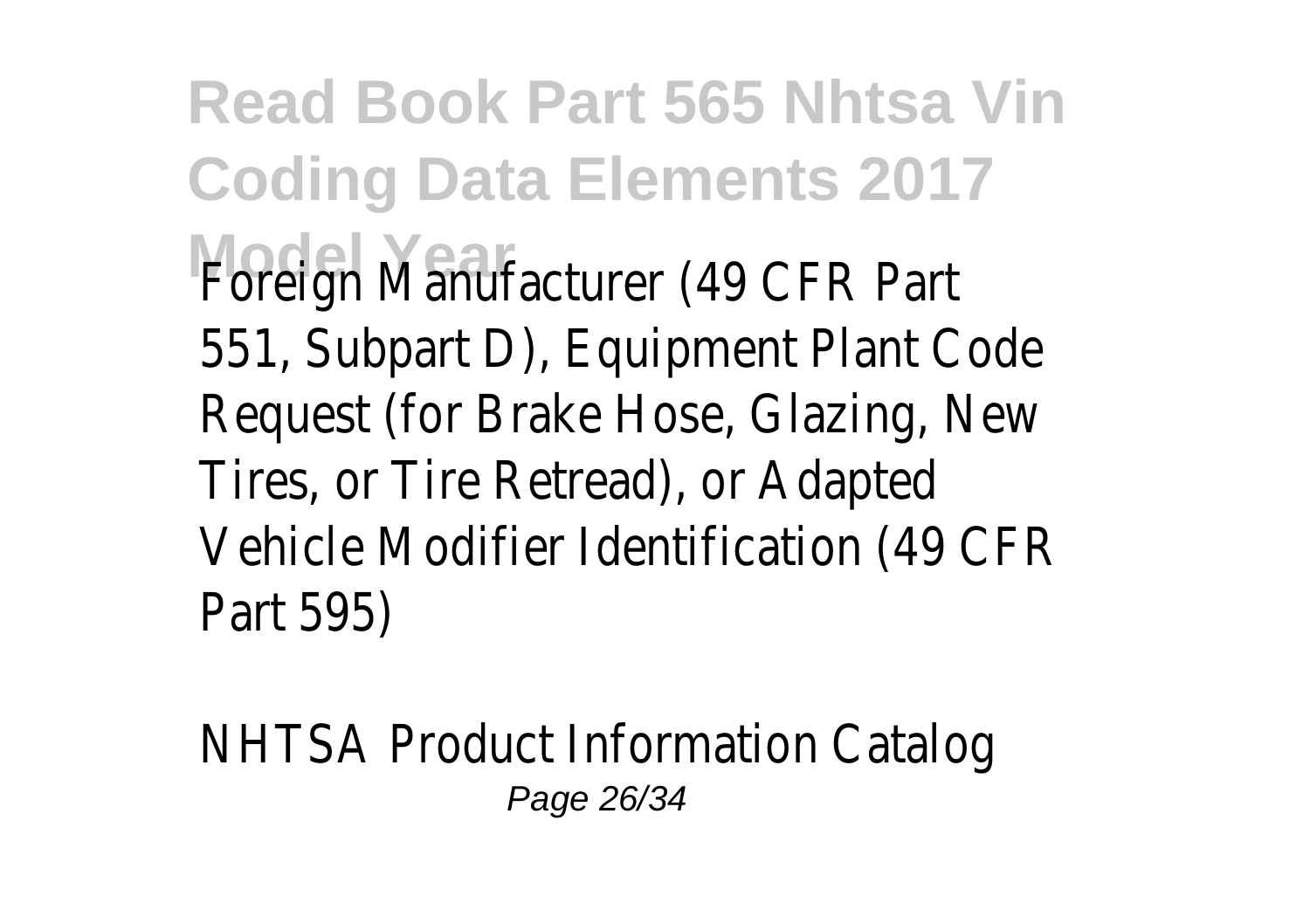**Read Book Part 565 Nhtsa Vin Coding Data Elements 2017** and Vehicle Listing - Home Accordingly, nothing in Part 565 or in any other NHTSA regulation would require Oshkosh to retain the old VIN or (in the event Oshkosh is manufacturing a new vehicle) to assign new VINs. When originally manufactured, since the MTVRs were manufactured for, and sold Page 27/34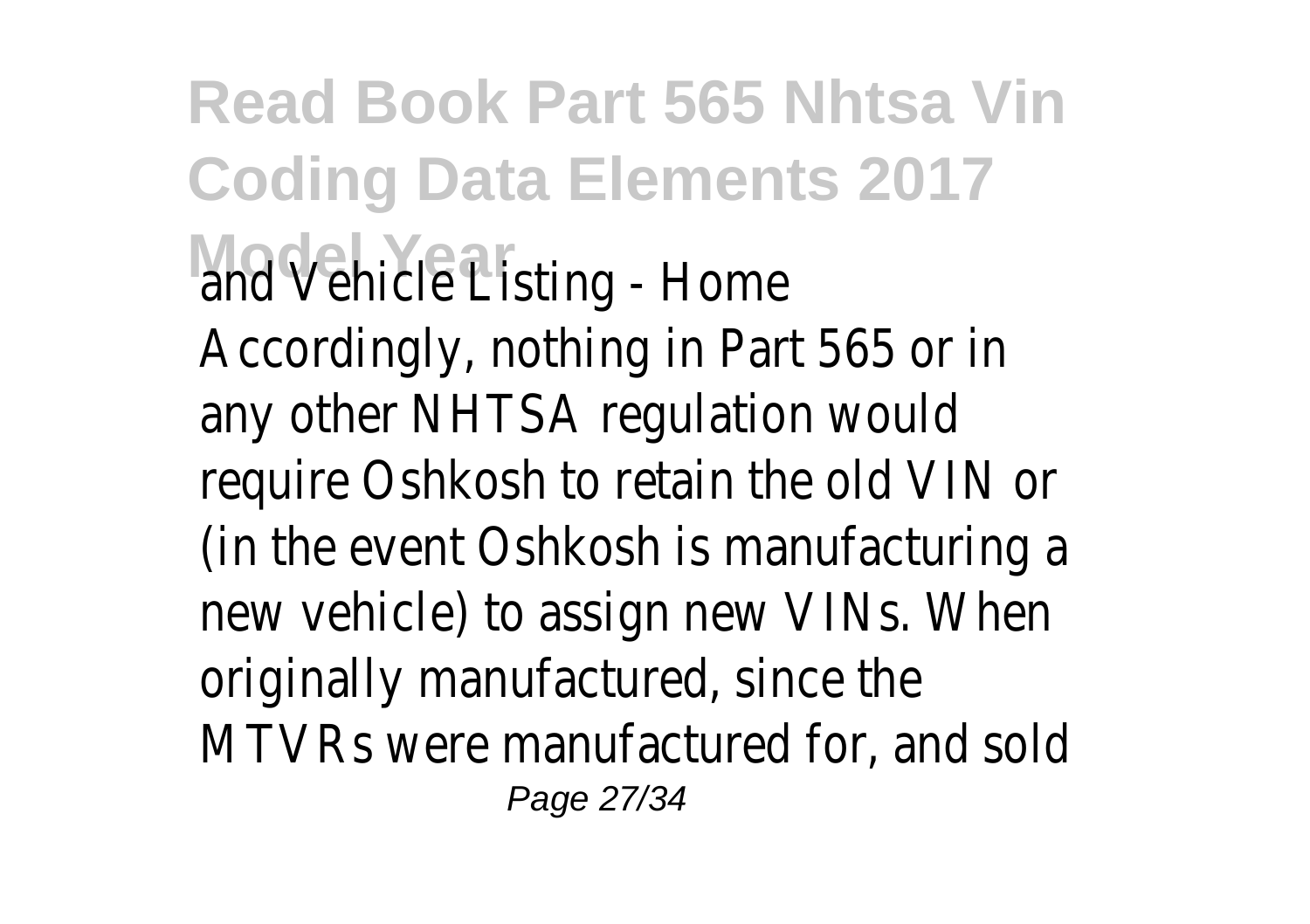**Read Book Part 565 Nhtsa Vin Coding Data Elements 2017** to, the U.S. Armed Forces in conformity with military specifications, the MTVRs were not required by NHTSA to have VINs.

[49 CFR 565] Title 49 Part 565 : Code of Federal Regulations VIN Decoder Powered by . Release Page 28/34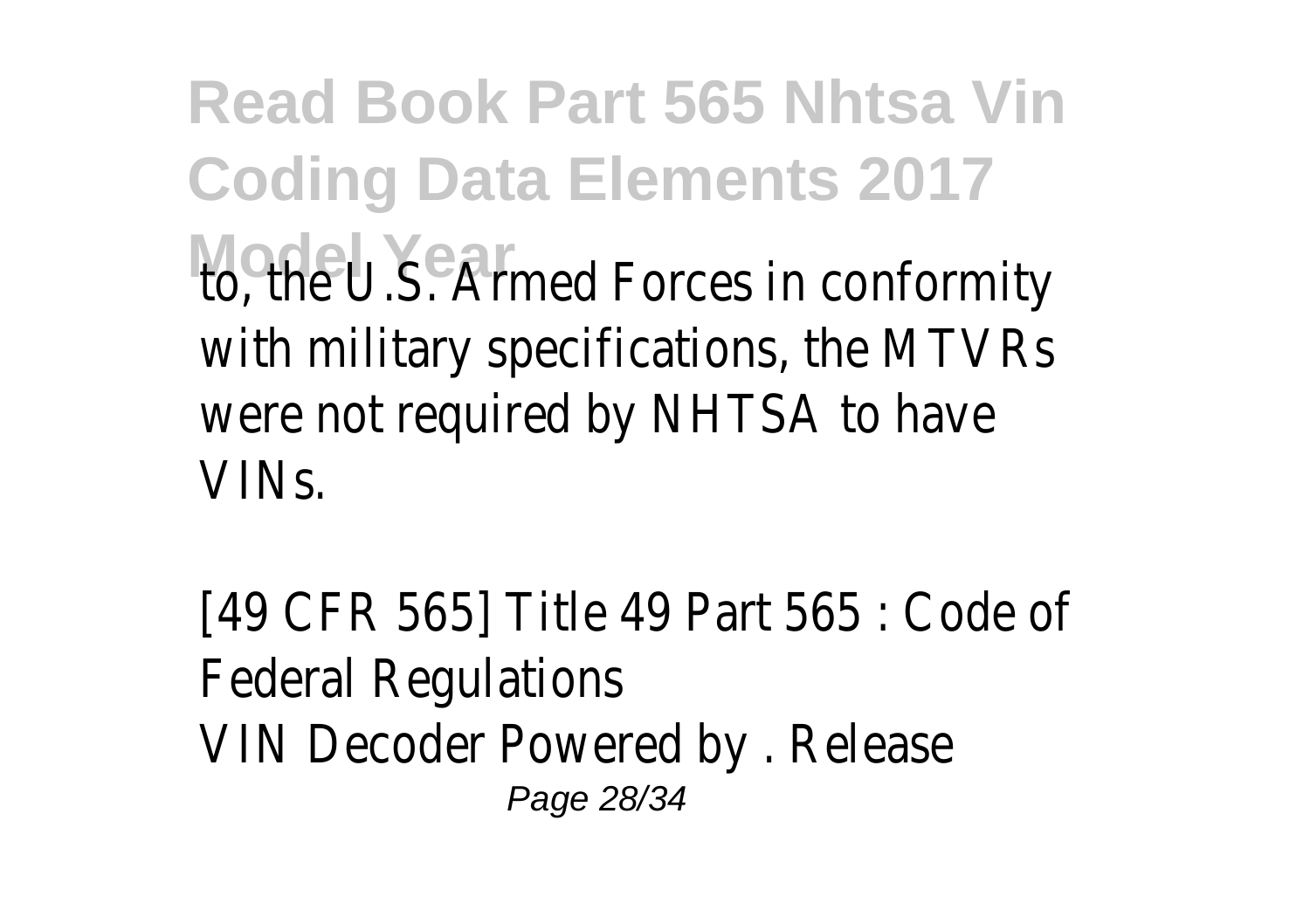**Read Book Part 565 Nhtsa Vin Coding Data Elements 2017 Model Year** Notes; ... 2.9 last updated on 12/21/2019 Release Notes Subscribe/Unsubscribe VIN. Partial VINs are also accepted. Model Year. If entered the year from VIN will be ignored. Canadian Vehicle Specifications ... Contact NHTSA Manufacturer Helpdesk at manufacturerinfo@dot.gov or Page 29/34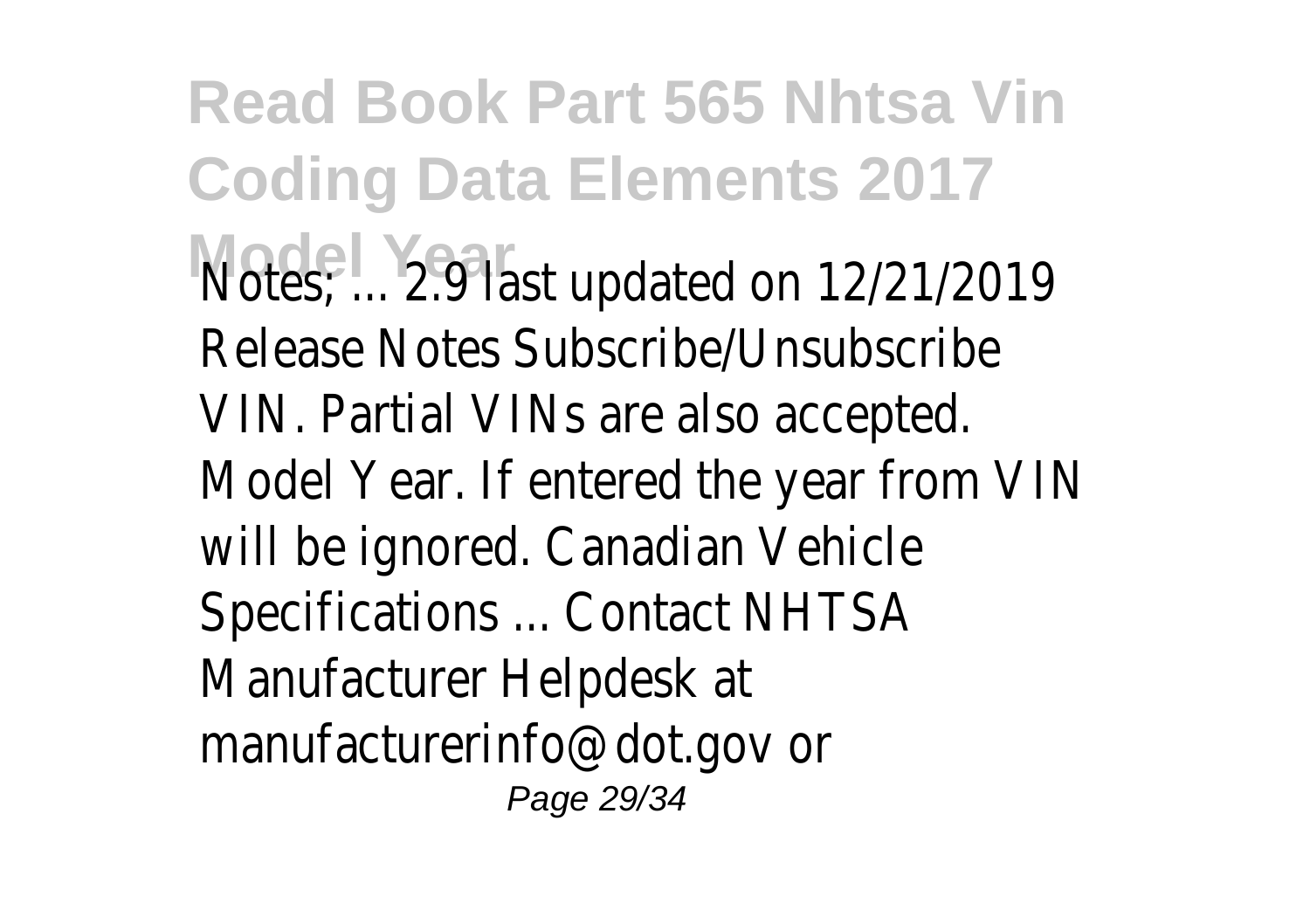**Read Book Part 565 Nhtsa Vin Coding Data Elements 2017** 1-888-399-3277 ar

14669a.drn | NHTSA

• NHTSA maintains the reporting requirements from the manufacturers and VIN standards / regulations • CFR 49 Part 565 (Vehicle Identification Number Guidance) • Manufacturers are Page 30/34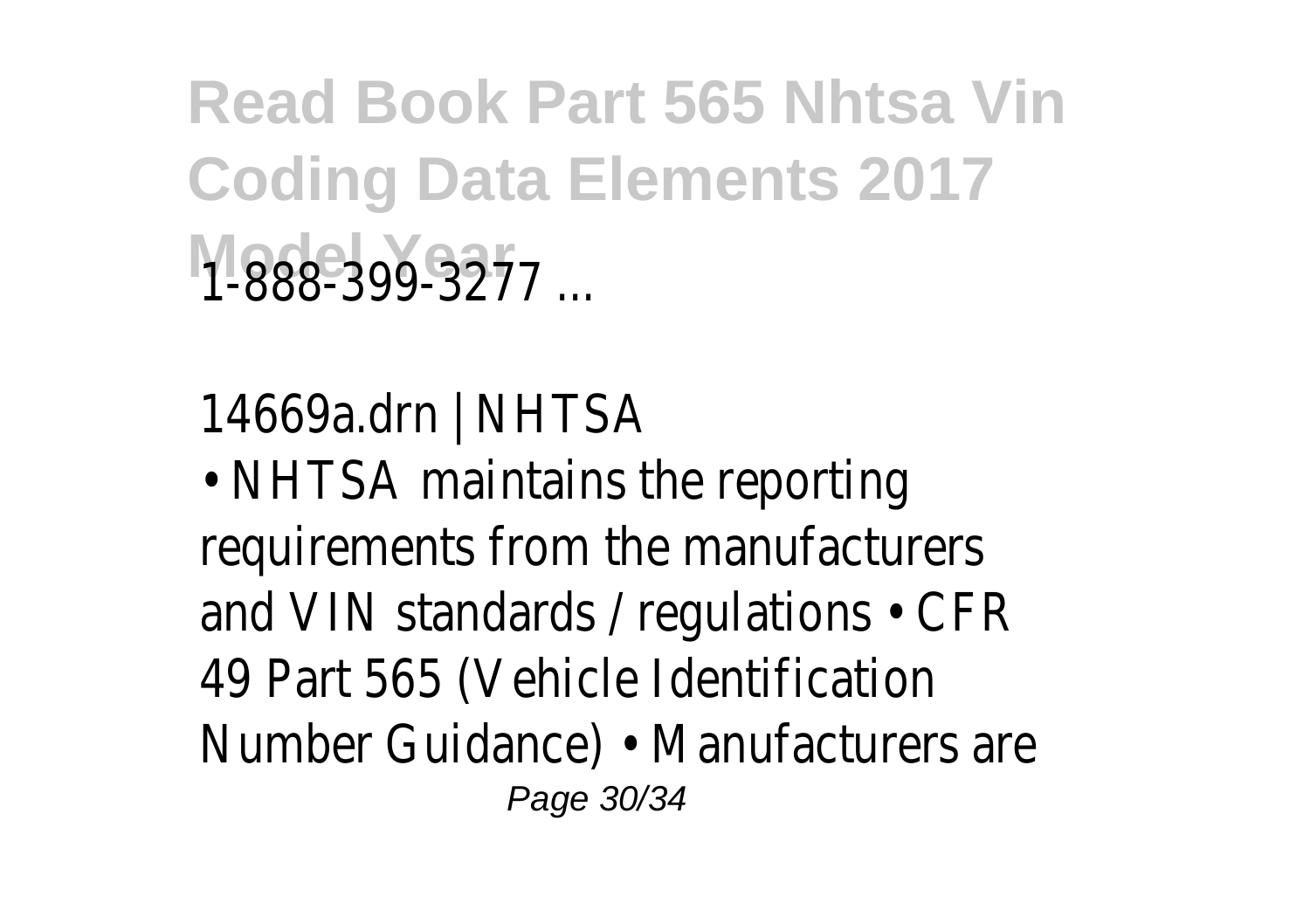**Read Book Part 565 Nhtsa Vin Coding Data Elements 2017 Model Trequired to submit to NHTSA • SAE** maintains the process for World Manufacturer Indexes (WMIs)

NATIONAL HIGHWAY TRAFFIC SAFFTY OFFICE OF VEHICLE NHTSA The National Highway Traffic Safety Page 31/34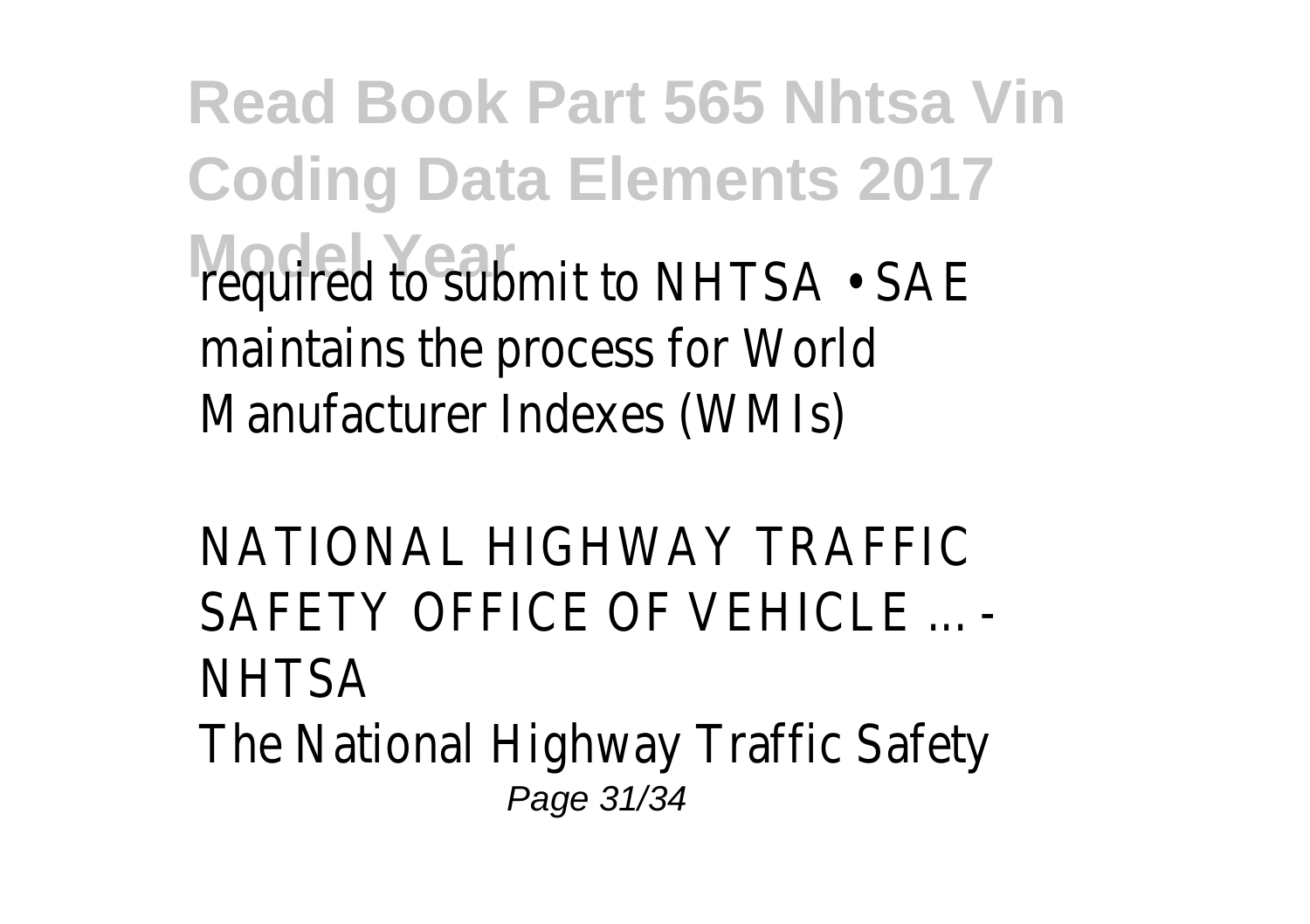**Read Book Part 565 Nhtsa Vin Coding Data Elements 2017 Model Year** Administration(NHTSA) is the U.S. government agency responsible for implementing and enforcingthe National Traffic and Motor Vehicle Safety Act of 1966, as amended, 49 U.S.C.

49 CFR Part 565 - VEHICLE IDENTIFICATION NUMBER (VIN ... Page 32/34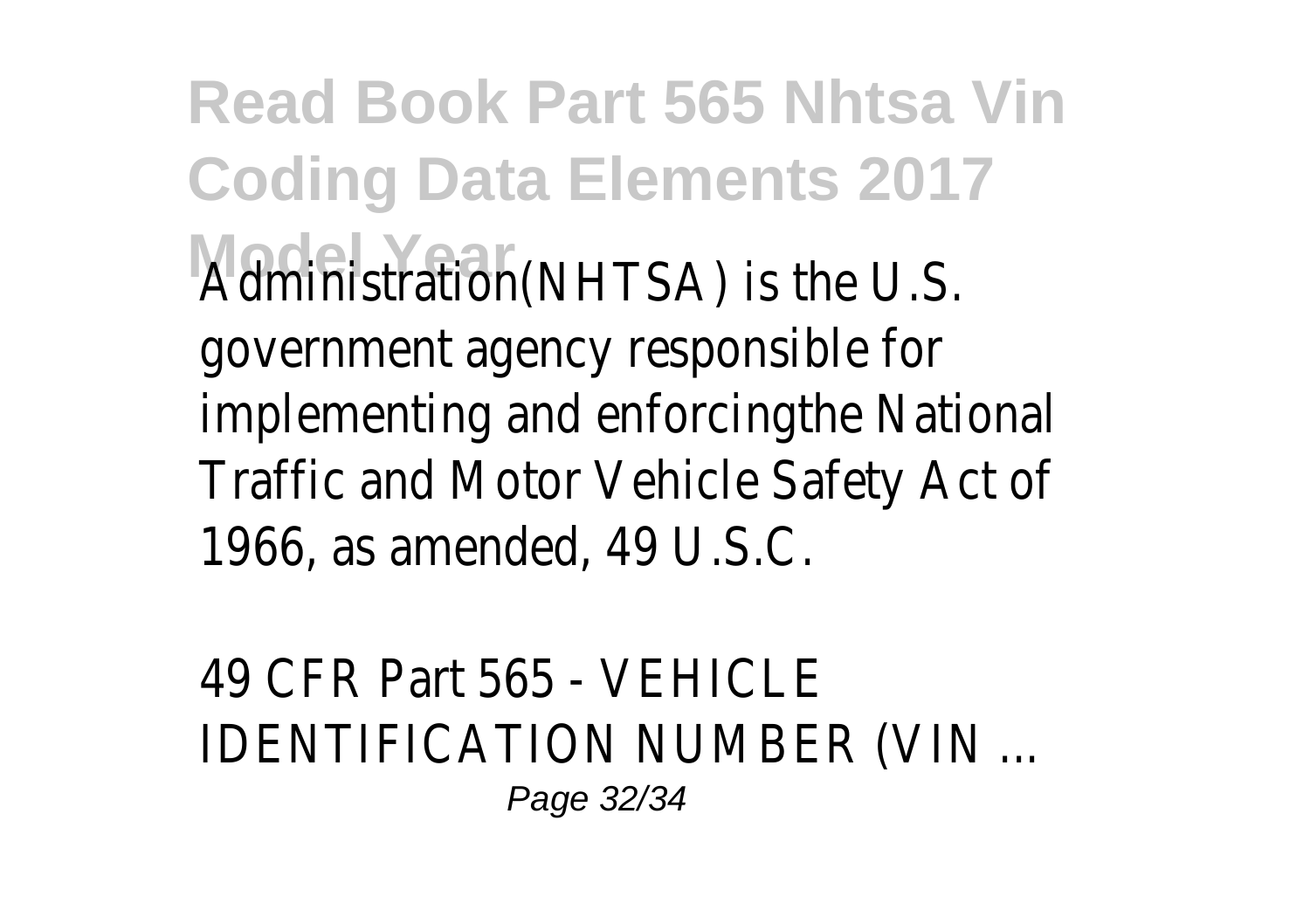**Read Book Part 565 Nhtsa Vin Coding Data Elements 2017** Part 565 specifies that for passenger cars, MPVs, and most trucks the VIN must be located inside the vehicle's passenger com-partment and be readable through the vehicle's glazing from the outside when the ob-server is adjacent to the left windshield pillar (the "public VIN"). Additionally, NHTSA requires the VIN to Page 33/34